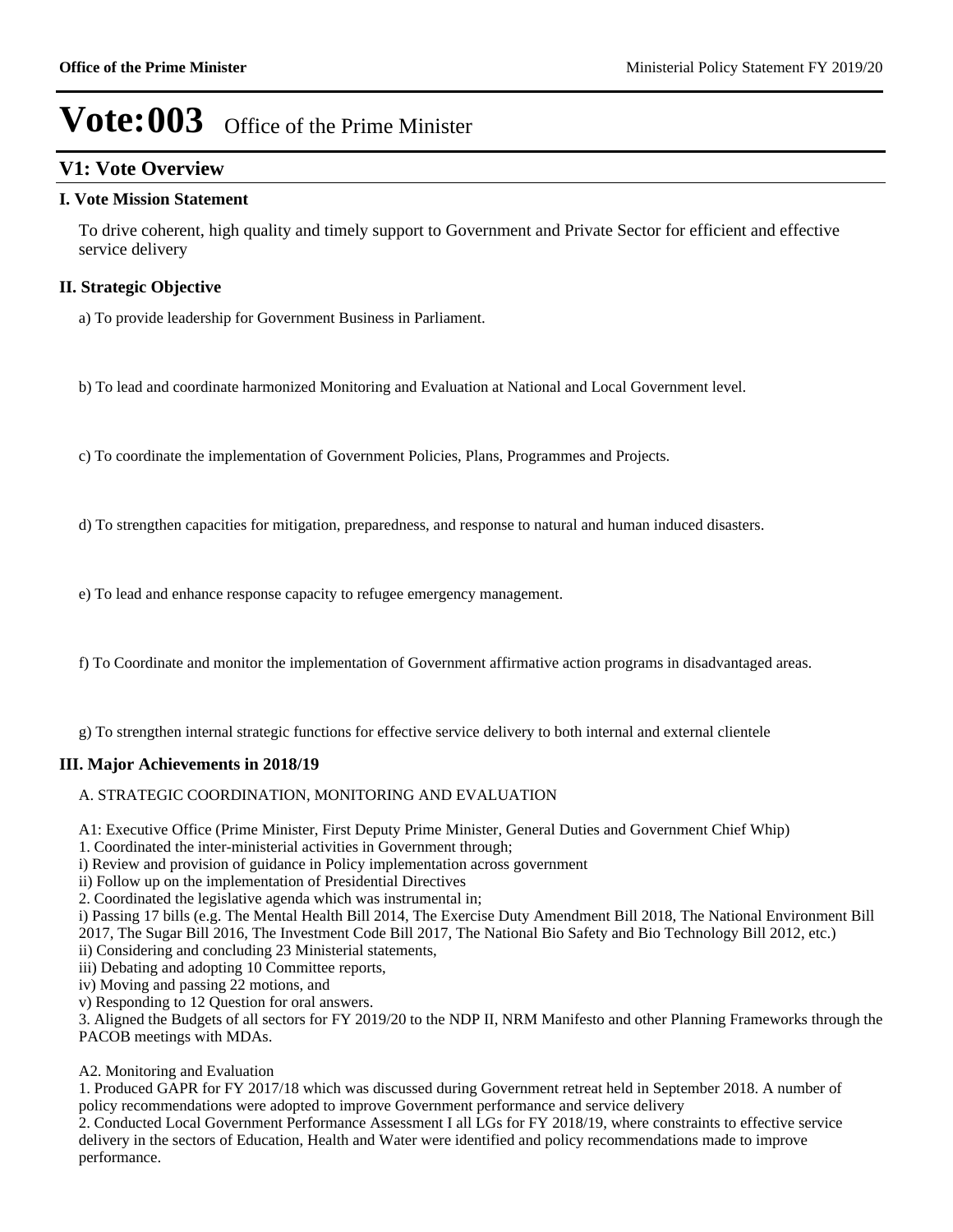3. Monitored the implementation of externally funded projects across Government, which revealed the following emerging issues;

- i) Overall disbursement of loans improved from 28% in 2016 t0 41% in 2018
- ii) Acquisition of right of way and land compensation are a major challenge especially for large infrastructure projects
- iii) Poor project management persists in sectors implementing infrastructure projects
- 4. Designed and managed rigorous process evaluation studies for key Government interventions including;
- i) 56 Public Sector Organizations
- ii) UPE and Family Planning programmes,
- iii) Youth Livelihood Programme, etc.

A3. Strategic Coordination and Policy Implementation

1. Operationalized the institutional coordination framework through;

i) Preparing a report on the contentious issues hampering the export of maize grain to Kenya.

ii) Preparing and submitting to cabinet a report on harmonisation of issues in the draft National Food and Drug bill. A report was submitted to Cabinet.

2. Prepared a progress report on the implementation of PIRT V recommendations within Local Governments

- 3. Consolidated and submitted the PSM-Sector budget framework paper for FY2019/2020
- 4. Coordinated the implementation of the Uganda Putrition Action Plan
- 5. Finalized and launched of the SDG road map by the Prime Minister in October, 2018.

A4. Prime Minister's Delivery Unit

1. Established and implemented a rigorous service deliver chain, a system for routine tracking and reporting progress on the agreed key priorities of government.

2. Provided a robust mechanism for coordinating service delivery implementation efforts across government.

3. Established relationships with other stakeholders that facilitate service delivery.

#### B. DISASTER PREPAREDNESS AND REFUGEES MANAGEMENT

B1 Disaster Preparedness and Management

1. Supported 77,000 disaster affected households with relief food and assorted non-food relief items across the country.

- 2. Improved the country's preparedness and response to disasters through;
- i) Conducting 585 Disaster Risk Assessments at district and sub-county levels
- ii) Training 30 DDMC, DDPC on data collection in the sub-regions of Teso, Karamoja, Elgon, Kabarole and Bunyoro

iii) Preparing Risk, Hazard, vulnerability profile and maps for 42 districts across the country

B2 Refugees Management

1. Received and settled 199,802 new refugees in conformity to international laws.

2. Procured and distributed 65,684 teak tree seedlings to 300 households in the refugee host districts to address environmental issues

- 3. Conducted 6 Refugee Eligibility Committee sessions where 4,028 individuals were granted refugee status.
- 4. Printed and issued 548 Conventional Travel Documents and 9,070 IDs to Refugees

#### C. AFFIRMATIVE ACTION PROGRAMMES

#### C1 Northern Uganda

1. Procured and distributed 7,230 cattle targeting women, youth, PWDs, elderly and other vulnerable groups under the restocking program for the sub regions of Acholi, West Nile, Lango and Teso.

2. Procured and distributed 7,500 hand hoes and 5,000 iron sheets for youth, women and other vulnerable groups in Northern Uganda

3. Disbursed UGX 0.259bn for the construction of 5 teachers Housing units in the districts of Adjumani (3) and Katakwi (2).

#### C2 Karamoja Affairs

- 1. Procured and distributed 6,000 iron sheets and 10,000 hand hoes for the youth, women, farmer groups and PWDs.
- 2. Supported 25 micro projects to enhance household incomes for youth, women, farmer groups and PWDs.
- 3. UGX 1.18bn transferred to MWE for construction of 5 valley tanks in Karamoja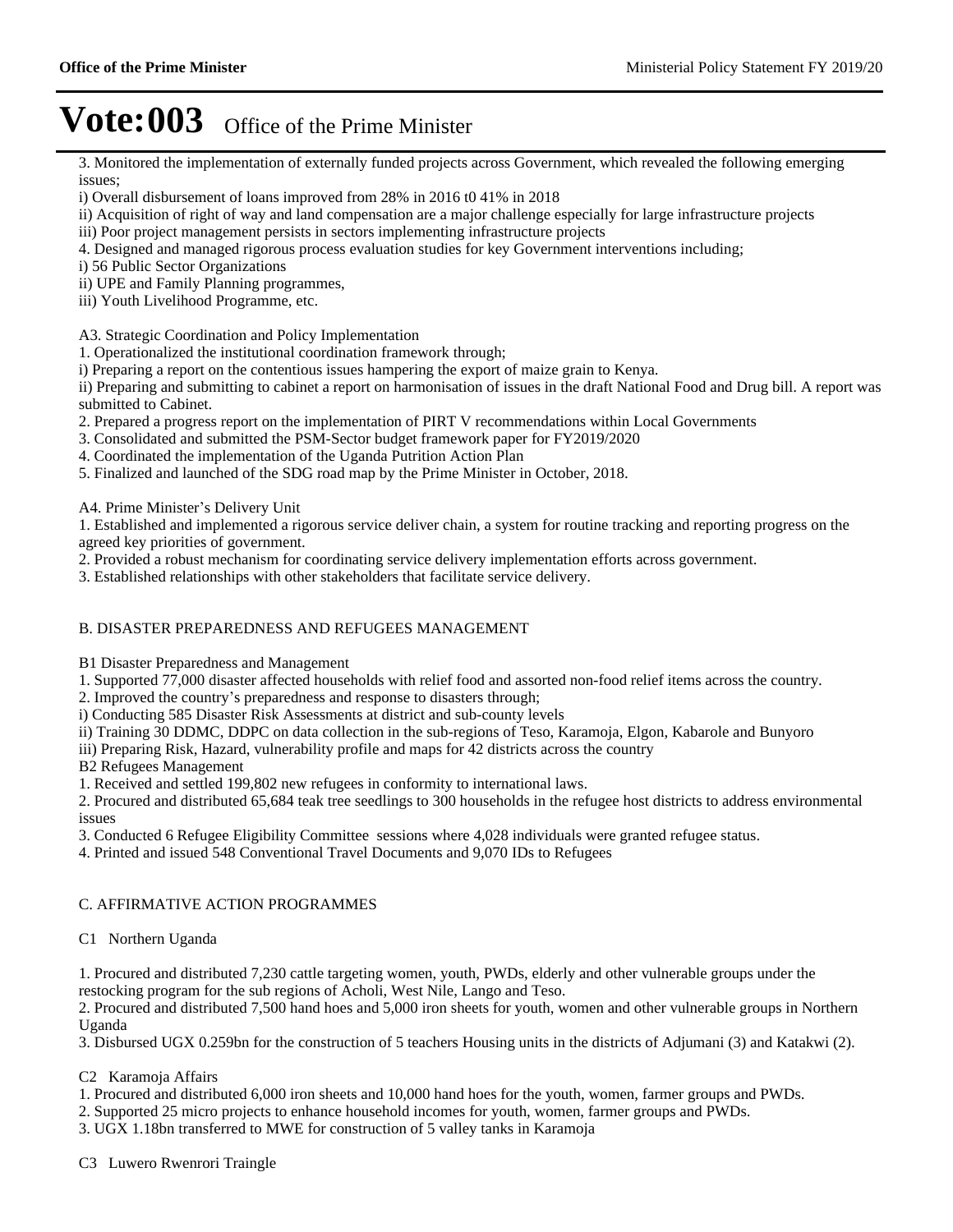- 1. Paid 5,869 Civilian veterans a one off gratuity alias "Akasiimo" in fulfillment of HE the President's pledge.
- 2. Supported 219 micro projects to enhance household incomes for youth, women, farmer groups, civilian veterans and PWDs.
- 3. Trained and disbursed funds to 99 PCAs in support of financial inclusion and commercial agriculture

#### C4 Teso Affaitrs

- 1. Procured and distributed 10,000 iron sheets and 20,000 hand hoes to the youth, women, farmer groups and PWDs.
- 2. Supported 170 micro projects to enhance household incomes for youth, women, farmer groups and PWDs.
- 3. Transferred UGX 0.96bn to MWE for construction of 4 valley tanks in Teso

C5 Bunyoro Affaitrs

1. Supported 9 micro projects to enhance household incomes for youth, women, farmer groups, and PWDs

2. Held and facilitated 4 consultative and supervision meetings to fast track the implementation Government service delivery in the sub-region

C6 Externally Funded Projects

C6.1 Third Northern Uganda Social Action Fund (NUSAF III)

1. Supported livelihood enhancement in the project areas through financing:

i) 808 improved Household Income Support Programme sub-projects (crop production, Agro\_forestry, Apiary, Fisheries,

livestock, value addition, etc.) worth UGX 14,515,287,600 (a total of 10,316 o/w female 6396; male 3920)

ii) Supported 570 Self Help group with revolving fund worth UGX 6,048,000,000 under sustainable Livelihood Pilot in 168 villages (total of 14,664 beneficiaries; o/w 75% women; 36% youth).

iii) 160 Labour Intensive Public Works (LIPWs) (community access roads, contour bunds, drainage channels, terraces, water, irrigation, community stores and markets, tree planting, etc.) worth UGX 11,784,139,976 (a total of 24,234 o/w female 12,282; male 11952)

C6.2. Development Response to Displacement Impact Project

1. Approved and disbursed funds totalling UGX 29,5Bn for 83 sub projects in the sectors of Education, Health, Roads and

Livelihoods. A summary of the sub projects is shown in the table below

2. Constituted the Administrative Structure for DRDIP

- 3. Completed the formation of the livelihood groups for refugees and Host community
- 4. Completed the formation of Environmental Conservation groups (4 in each of the 11 districts)

C6.3. Development Initiative for Northern Uganda (DINU)

1. Set-up of the Programme Management Unit

2. Fifteen (15) sites for valley tanks have been identified in Karamoja. These are distributed as follows Kaabong district  $-5$ , Kotido  $-5$  and Amudat  $-5$ .

- 3. 25 villages have been identified and earmarked to benefit from the planned construction of mini-grid in Lamwo district.
- 4. Started the process of upgrading of Atiak Laropi road (66km) from gravel to bitumen standard:

C6.4. Drylands Integrated Development Project

1. Enhanced productivity of dryland agriculture and livestock through;

i) Drilling 6 bore holes (out of which 2 for Lorengedwat, 3 for Lotome and 1 in Nadunget) to provide safe water for consumption ii) Procuring and distributing 21 improved breeds of cattle for zero grazing Unit beneficiaries in Lorengedwat and Nadunget subcounties.

2. Improved rural market infrastructure through;

i) Completing a total of 17.9km of selected community access roads in Lorengedwat- Nangaamit-Naachuka (11.2Km) and Naronit-Namalera in Lorengedwat and Lotome sub counties respectively.

ii) Rehabilitating 16.5Km of rural roads

3. Improved access to basic social services through completing of;

i) Civil works for three student's dormitories which are now housing 153 students

ii) 5 health blocks which are functional and were handed over

#### D. ADMINISTRATION AND SUPPORT SERVICES

1. Produced the 4th Quarter Progress and Annual Performance Report for FY 2017/18 and Quarter one (1) progress report for FY 2018/19.

2. Produced Vote 003 Final Accounts for FY 2017/18

3. Coordinated Vote 003 HRM matters, such as; recruitment of 61 staff renewal of 476 staff contracts, holding a Health Camp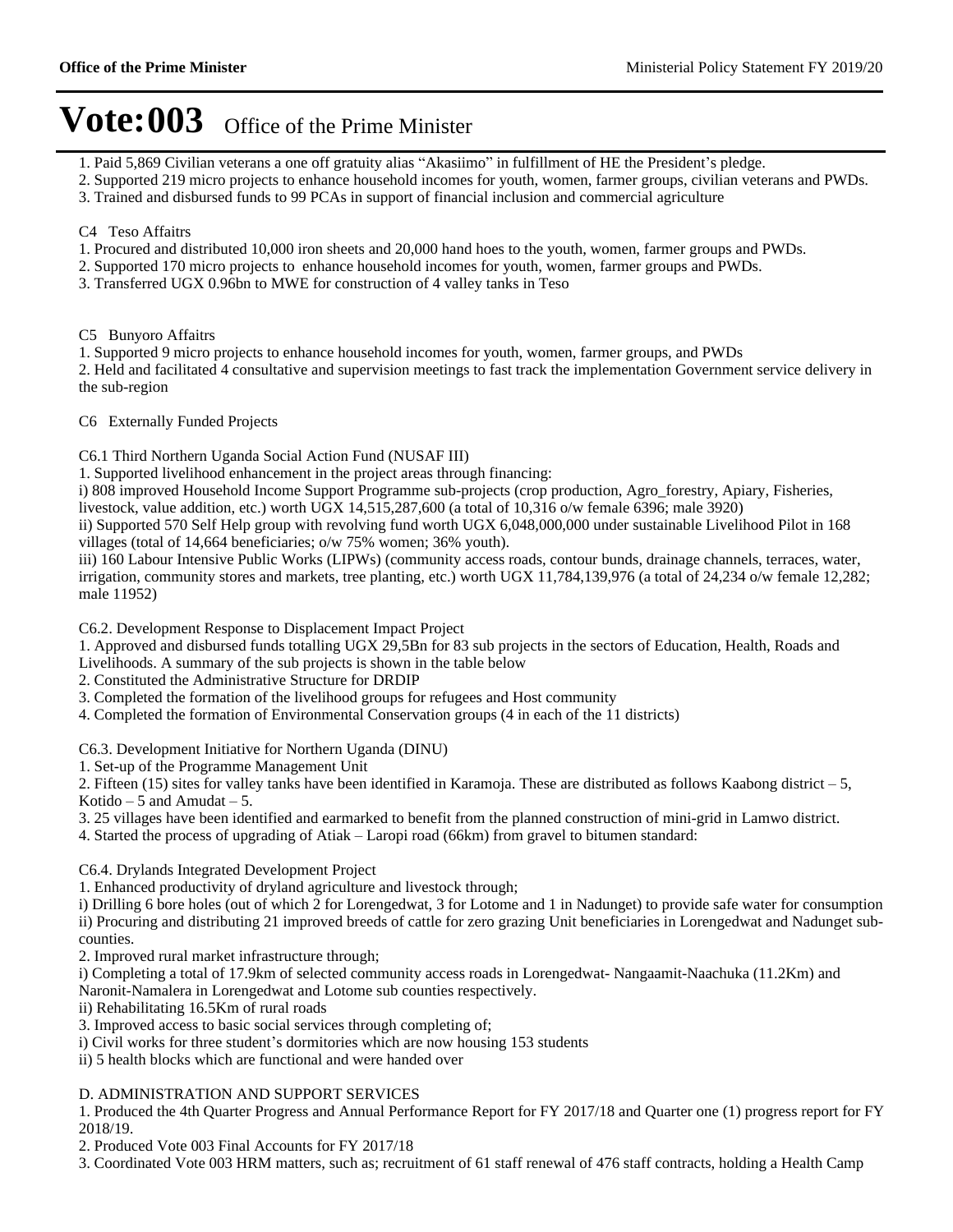focusing on healthy leaving and vaccination against Hepatitis B

4. Coordinated Vote 003 planned Procurements and Disposals for FY 2018/19 and developed a tracking tool for the approved procurement plan.

5. Conducted and completed fifty (50) Audit Assurances assignments and made various recommendations to management for improving service delivery.

6. Facilitated twenty (20) and two (2) Senior Management and Top Management Committee (TMC) meetings respectively to appraise the performance of the Vote in implementing its mandate.

7. Coordinated compilation of audit responses on the issues raised in the Auditor General's Reports for FYs 2015/16, 2016/17 and draft Management letter for FY 2017/18

#### **IV. Medium Term Plans**

1. Improved Gov't-wide policy coordination is through: strengthening existing institutional coordination frameworks and other platforms with the aim of rallying all actors towards a single Gov't agenda

2. Assessment of the performance of MDAs and LGs using the Government Performance Retreat and rolling out the Baraza initiative and making them more robust and effective in improving accountability and service delivery.

3. Fast tracking the implementation of select national priorities and enable delivery of big and fast results through the Prime Ministers Delivery Unit (PMDU)

4. Resettlement of people living at risk of landslides and other IDPs across the Country

5. Resettlement of refugee and asylum seekers on land

6. Implementation of Settlement Transformation Agenda (STA) for both refugees and host communities in line with NDP II with focuses on: Livelihoods improvement (Agriculture Transformation), infrastructure development, environmental protection, land management, Governance and peace building.

7. Supporting vulnerable households/individuals (women, youth, elderly, PWDs, people living with HIV/AIDs for abductees, victims of the nodding disease syndrom and others) in affirmative action areas through: improving productivity, livelihood improvement, food security income enhancement and micro economic growth

8. Restocking of cattle targeting vulnarable groups (women, youth, elderly, PWDs, people living with HIV/AIDs for abductees, victims of the nodding disease syndrom and others) in the for sub regions of Acholi, Lango, Teso and West Nile whic were affected by decades of civil conflict

9. Construction of valley tanks in Karamoja and Teso Sub Regions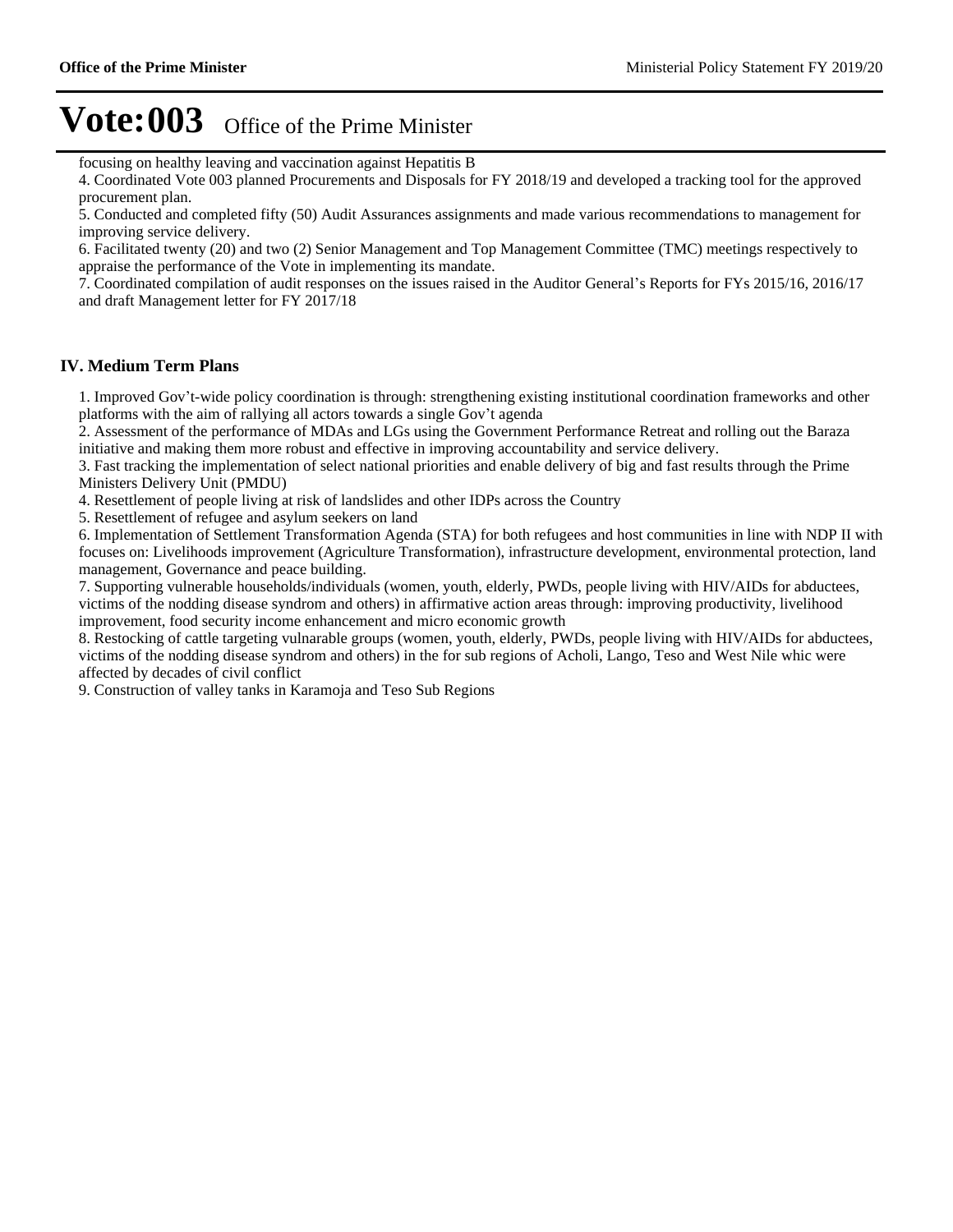### **V. Summary of Past Performance and Medium Term Budget Allocations**

**Table 5.1: Overview of Vote Expenditures (UShs Billion)**

|                  |                                                      |                    |               | 2018/19                                   |         |         | <b>MTEF Budget Projections</b> |         |         |  |
|------------------|------------------------------------------------------|--------------------|---------------|-------------------------------------------|---------|---------|--------------------------------|---------|---------|--|
|                  |                                                      | 2017/18<br>Outturn | <b>Budget</b> | <b>Approved Expenditure</b><br>by End Dec | 2019/20 | 2020/21 | 2021/22                        | 2022/23 | 2023/24 |  |
| <b>Recurrent</b> | Wage                                                 | 2.485              | 2.875         | 1.400                                     | 2.875   | 3.019   | 3.170                          | 3.328   | 3.495   |  |
|                  | Non Wage                                             | 63.462             | 74.399        | 34.772                                    | 76.539  | 88.019  | 105.623                        | 126.748 | 152.098 |  |
| Devt.            | GoU                                                  | 46.171             | 54.257        | 15.586                                    | 53.057  | 63.668  | 63.668                         | 63.668  | 63.668  |  |
|                  | Ext. Fin.                                            | 101.622            | 359.670       | 84.522                                    | 460.862 | 395.249 | 176.170                        | 119,860 | 61.129  |  |
|                  | <b>GoU</b> Total                                     | 112.118            | 131.532       | 51.759                                    | 132.471 | 154.707 | 172.462                        | 193.745 | 219.261 |  |
|                  | <b>Total GoU+Ext Fin (MTEF)</b>                      | 213.740            | 491.201       | 136.280                                   | 593.333 | 549.955 | 348.632                        | 313.605 | 280.390 |  |
|                  | <b>Arrears</b>                                       | 0.076              | 0.000         | 0.000                                     | 0.284   | 0.000   | 0.000                          | 0.000   | 0.000   |  |
|                  | <b>Total Budget</b>                                  | 213.817            | 491.201       | 136.280                                   | 593.617 | 549.955 | 348.632                        | 313.605 | 280.390 |  |
|                  | <b>A.I.A Total</b>                                   | N/A                | N/A           | N/A                                       | N/A     | N/A     | N/A                            | N/A     | N/A     |  |
|                  | <b>Grand Total</b>                                   | 213.817            | 491.201       | 136.280                                   | 593.617 | 549.955 | 348.632                        | 313.605 | 280.390 |  |
|                  | <b>Total Vote Budget</b><br><b>Excluding Arrears</b> | 213.740            | 491.201       | 136.280                                   | 593.333 | 549.955 | 348.632                        | 313.605 | 280.390 |  |

### **VI. Budget By Economic Clasification**

**Table V6.1 2018/19 and 2019/20 Budget Allocations by Item**

|                                       | 2018/19 Approved Budget |          |       |              |         | 2019/20 Draft Estimates |              |  |
|---------------------------------------|-------------------------|----------|-------|--------------|---------|-------------------------|--------------|--|
| <b>Billion Uganda Shillings</b>       | GoU                     | Ext. Fin | AIA   | <b>Total</b> | GoU     | Ext. Fin                | <b>Total</b> |  |
| <b>Output Class: Outputs Provided</b> | 106.371                 | 115.711  | 0.000 | 222.082      | 105.785 | 39.468                  | 145.253      |  |
| 211 Wages and Salaries                | 5.861                   | 9.391    | 0.000 | 15.253       | 5.762   | 9.653                   | 15.415       |  |
| 212 Social Contributions              | 1.007                   | 0.557    | 0.000 | 1.564        | 1.146   | 0.851                   | 1.997        |  |
| 213 Other Employee Costs              | 0.947                   | 1.790    | 0.000 | 2.736        | 0.959   | 1.702                   | 2.661        |  |
| 221 General Expenses                  | 7.523                   | 4.024    | 0.000 | 11.547       | 8.423   | 6.737                   | 15.161       |  |
| 222 Communications                    | 1.175                   | 1.220    | 0.000 | 2.396        | 1.154   | 2.144                   | 3.298        |  |
| 223 Utility and Property Expenses     | 2.763                   | 1.209    | 0.000 | 3.972        | 2.962   | 1.211                   | 4.173        |  |
| 224 Supplies and Services             | 37.267                  | 91.141   | 0.000 | 128.408      | 34.067  | 3.809                   | 37.876       |  |
| 225 Professional Services             | 7.600                   | 3.442    | 0.000 | 11.042       | 7.901   | 4.436                   | 12.338       |  |
| 226 Insurances and Licenses           | 0.000                   | 0.000    | 0.000 | 0.000        | 0.000   | 0.381                   | 0.381        |  |
| 227 Travel and Transport              | 11.693                  | 2.530    | 0.000 | 14.223       | 11.657  | 7.337                   | 18.994       |  |
| 228 Maintenance                       | 3.436                   | 0.406    | 0.000 | 3.841        | 3.653   | 0.723                   | 4.376        |  |
| 282 Miscellaneous Other Expenses      | 27.100                  | 0.000    | 0.000 | 27.100       | 28.100  | 0.484                   | 28.584       |  |
| <b>Output Class: Outputs Funded</b>   | 14.532                  | 132.115  | 0.000 | 146.647      | 16.337  | 409.981                 | 426.319      |  |
| 263 To other general government units | 14.532                  | 132.115  | 0.000 | 146.647      | 16.337  | 409.981                 | 426.319      |  |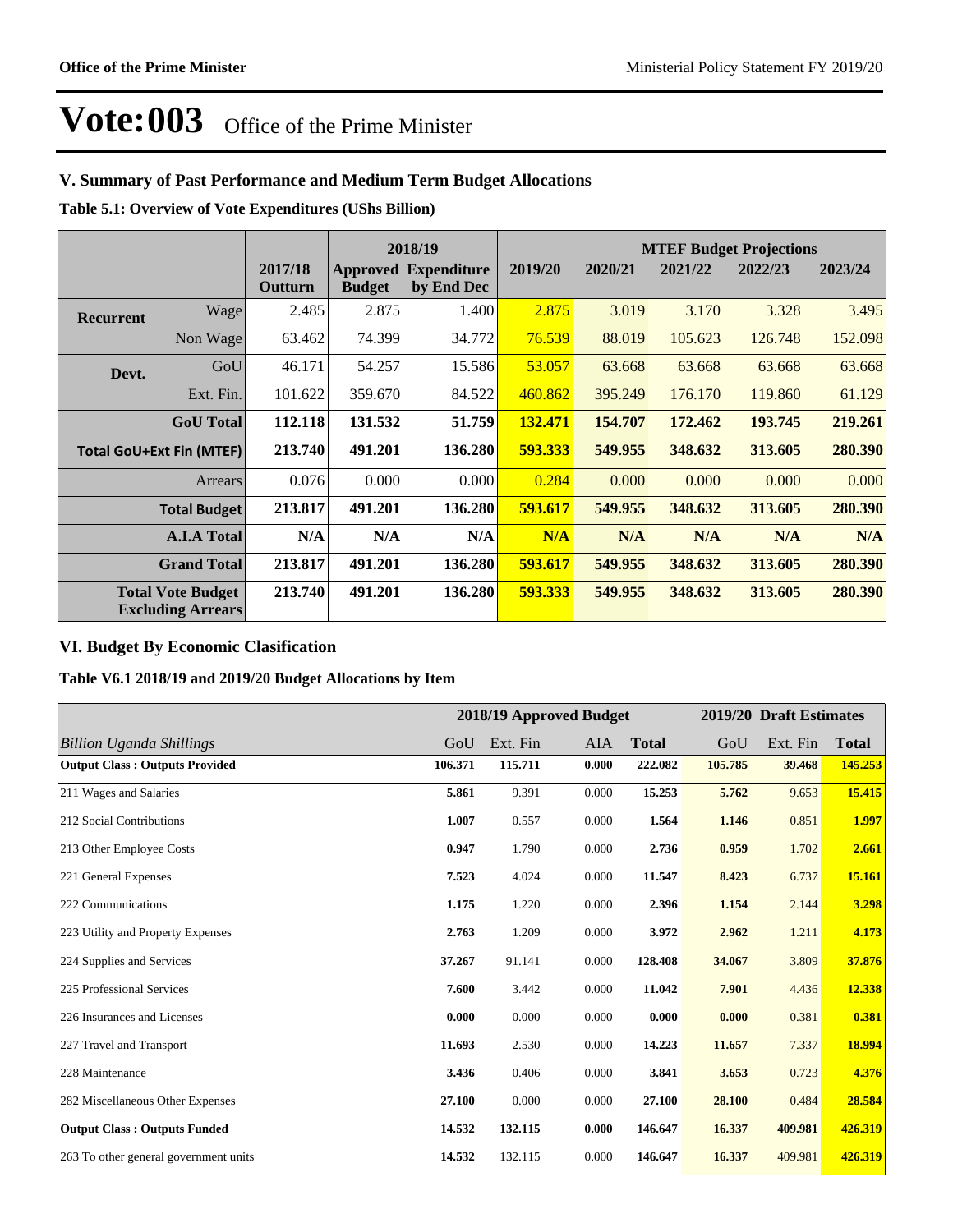| <b>Output Class: Capital Purchases</b>    | 10.629  | 111.843 | 0.000 | 122,472 | 10.349  | 11.413  | 21.762  |
|-------------------------------------------|---------|---------|-------|---------|---------|---------|---------|
| 281 Property expenses other than interest | 0.000   | 0.000   | 0.000 | 0.000   | 0.040   | 0.000   | 0.040   |
| 312 FIXED ASSETS                          | 10.629  | 111.843 | 0.000 | 122.472 | 10.309  | 11.413  | 21.722  |
| <b>Output Class: Arrears</b>              | 0.000   | 0.000   | 0.000 | 0.000   | 0.284   | 0.000   | 0.284   |
| 321 DOMESTIC                              | 0.000   | 0.000   | 0.000 | 0.000   | 0.284   | 0.000   | 0.284   |
| <b>Grand Total:</b>                       | 131.532 | 359.670 | 0.000 | 491.201 | 132.754 | 460.862 | 593.617 |
| <b>Total excluding Arrears</b>            | 131.532 | 359.670 | 0.000 | 491.201 | 132.471 | 460.862 | 593.333 |

### **VII. Budget By Programme And Subprogramme**

#### **Table V7.1: Past Expenditure Outturns and Medium Term Projections by Programme and SubProgramme**

| <b>Billion Uganda shillings</b>                                       |                       | FY 2018/19                       |                                   |                                             | <b>Medium Term Projections</b> |         |         |         |  |
|-----------------------------------------------------------------------|-----------------------|----------------------------------|-----------------------------------|---------------------------------------------|--------------------------------|---------|---------|---------|--|
|                                                                       | FY 2017/18<br>Outturn | <b>Approved</b><br><b>Budget</b> | <b>Spent By</b><br><b>End Dec</b> | 2019-20<br><b>Proposed</b><br><b>Budget</b> | 2020-21                        | 2021-22 | 2022-23 | 2023-24 |  |
| 01 Strategic Coordination, Monitoring<br>and Evaluation               | 15.495                | 16.475                           | 9.323                             | 17.525                                      | 16.475                         | 16.475  | 16.475  | 16.475  |  |
| 01 Executive Office                                                   | 2.000                 | 1.807                            | 0.848                             | 1.907                                       | 1.807                          | 1.807   | 1.807   | 1.807   |  |
| 08 General Duties                                                     | 0.163                 | 0.151                            | 0.070                             | 0.151                                       | 0.151                          | 0.151   | 0.151   | 0.151   |  |
| 09 Government Chief Whip                                              | 3.241                 | 2.842                            | 1.690                             | 2.782                                       | 2.842                          | 2.842   | 2.842   | 2.842   |  |
| 1294 Government Evaluation Facility Project                           | 0.362                 | 0.755                            | 0.330                             | 0.755                                       | 0.755                          | 0.755   | 0.755   | 0.755   |  |
| 16 Monitoring and Evaluation                                          | 3.657                 | 7.797                            | 4.742                             | 7.647                                       | 7.797                          | 7.797   | 7.797   | 7.797   |  |
| 17 Policy Implementation and Coordination                             | 0.758                 | 0.697                            | 0.339                             | 1.097                                       | 0.697                          | 0.697   | 0.697   | 0.697   |  |
| 20 1st Deputy Prime Minister/Deputy Leader<br>of Govt Business        | 0.396                 | 0.369                            | 0.444                             | 0.669                                       | 0.369                          | 0.369   | 0.369   | 0.369   |  |
| 24 Prime Minister's Delivery Unit                                     | 4.918                 | 2.056                            | 0.860                             | 2.016                                       | 2.056                          | 2.056   | 2.056   | 2.056   |  |
| 26 Communication and Public Relations                                 | 0.000                 | 0.000                            | 0.000                             | 0.500                                       | 0.000                          | 0.000   | 0.000   | 0.000   |  |
| 02 Disaster Preparedness and Refugees<br><b>Management</b>            | 30.948                | 80.246                           | 28.847                            | 122.543                                     | 54.294                         | 34.516  | 12.179  | 12.179  |  |
| 0922 Humanitarian Assistance                                          | 6.762                 | 6.418                            | 4.384                             | 5.858                                       | 6.418                          | 6.418   | 6.418   | 6.418   |  |
| 1293 Support to Refugee Settlement                                    | 0.272                 | 0.272                            | 0.049                             | 0.632                                       | 0.272                          | 0.272   | 0.272   | 0.272   |  |
| 1499 Development Response for<br>Displacement IMPACTS Project (DRDIP) | 17.827                | 68.067                           | 22.143                            | 110.664                                     | 42.115                         | 22.337  | 0.000   | 0.000   |  |
| 18 Disaster Preparedness and Management                               | 4.742                 | 4.273                            | 1.662                             | 4.553                                       | 4.273                          | 4.273   | 4.273   | 4.273   |  |
| 19 Refugees Management                                                | 1.345                 | 1.216                            | 0.609                             | 0.836                                       | 1.216                          | 1.216   | 1.216   | 1.216   |  |
| 03 Affirmative Action Programs                                        | 157.683               | 385.024                          | 93.717                            | 443.020                                     | 447.415                        | 268.575 | 245.154 | 197.085 |  |
| 0022 Support to LRDP                                                  | 2.311                 | 2.665                            | 0.581                             | 2.565                                       | 2.665                          | 2.665   | 2.665   | 2.665   |  |
| 04 Northern Uganda Rehabilitation                                     | 0.743                 | 2.010                            | 1.325                             | 1.570                                       | 2.010                          | 2.010   | 2.010   | 2.010   |  |
| 06 Luwero-Rwenzori Triangle                                           | 34.150                | 39.088                           | 17.673                            | 38.718                                      | 39.088                         | 59.088  | 69.088  | 79.088  |  |
| 07 Karamoja HQs                                                       | 3.107                 | 2.656                            | 1.202                             | 2.606                                       | 2.656                          | 2.656   | 2.656   | 2.656   |  |
| 0932 Post-war Recovery and Presidential<br>Pledges                    | 18.445                | 26.091                           | 5.325                             | 24.791                                      | 24.651                         | 24.651  | 24.651  | 24.651  |  |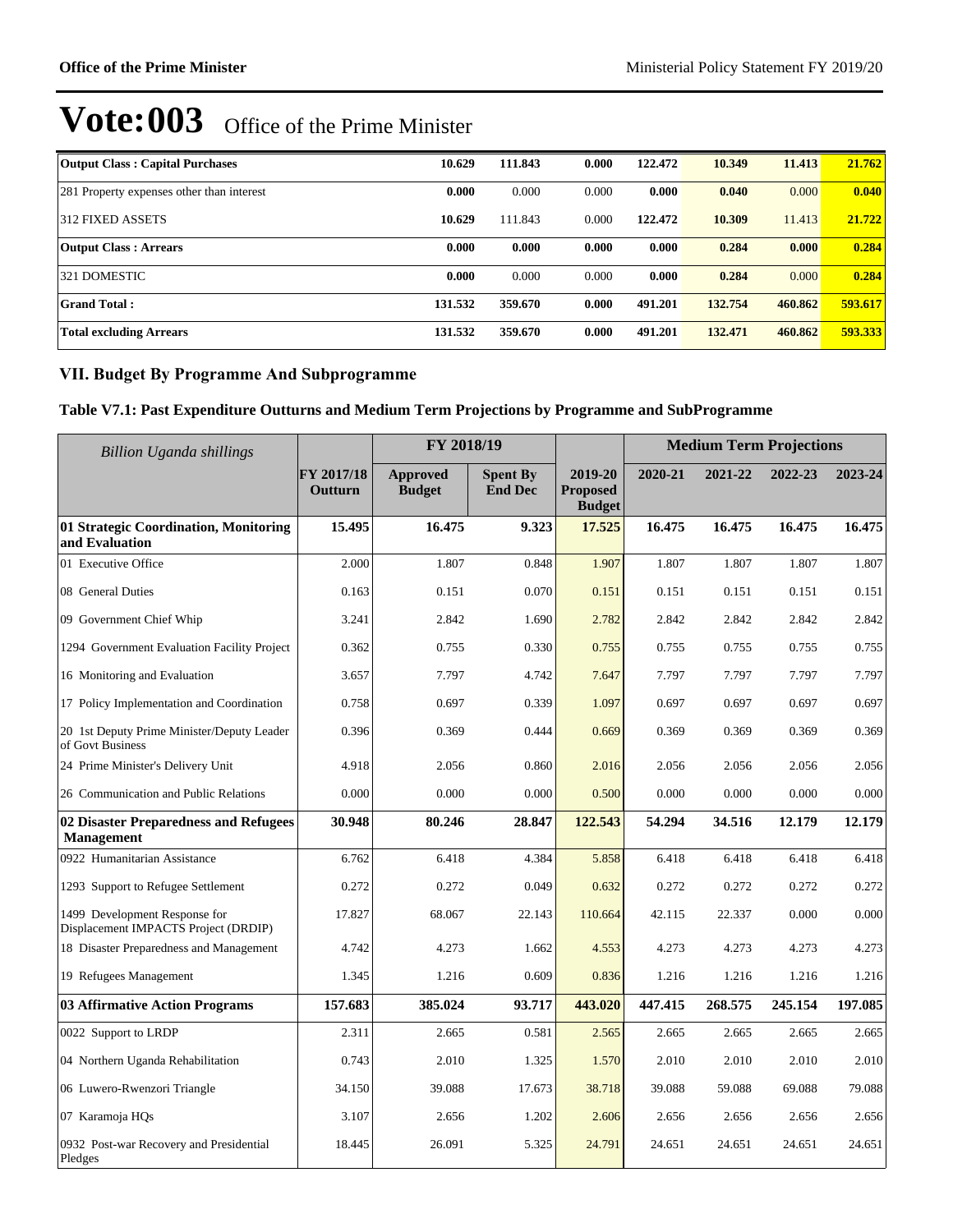| 1078 Karamoja Integrated Development<br>Programme(KIDP) | 11.030  | 11.988  | 2.654   | 11.738  | 11.988  | 11.988  | 11.988  | 11.988  |
|---------------------------------------------------------|---------|---------|---------|---------|---------|---------|---------|---------|
| 1251 Support to Teso Development                        | 1.026   | 2.202   | 0.025   | 2.202   | 2.202   | 2.202   | 2.202   | 2.202   |
| 1252 Support to Bunyoro Development                     | 0.440   | 0.429   | 0.245   | 0.429   | 0.429   | 0.429   | 0.429   | 0.429   |
| 1317 Drylands Integrated Development<br>Project         | 7.638   | 20.153  | 2.584   | 12.782  | 1.252   | 1.252   | 1.252   | 1.252   |
| 1380 Northern Uganda Social Action Fund<br>(NUSAF) 3    | 76.734  | 151.207 | 60.268  | 134.514 | 46.046  | 0.000   | 0.000   | 0.000   |
| 1486 Development Innitiative for Northern<br>Uganda     | 0.700   | 121.495 | 0.580   | 204.154 | 307.088 | 153.833 | 119.860 | 61.129  |
| 21 Teso Affairs                                         | 0.910   | 4.631   | 1.045   | 5.541   | 5.931   | 6.391   | 6.943   | 7.606   |
| 22 Bunyoro Affairs                                      | 0.449   | 0.410   | 0.211   | 1.410   | 1.410   | 1.410   | 1.410   | 1.410   |
| <b>49 Administration and Support</b><br><b>Services</b> | 9.691   | 9.456   | 4.394   | 10.528  | 31.771  | 29.066  | 39.797  | 54.651  |
| 0019 Strengthening and Re-tooling the OPM               | 4.246   | 2.184   | 0.940   | 2.834   | 13.036  | 13.036  | 13.036  | 13.036  |
| 02 Finance and Administration                           | 3.981   | 5.644   | 2.748   | 6.067   | 17.108  | 14.403  | 25.144  | 39.998  |
| 15 Internal Audit                                       | 0.329   | 0.352   | 0.167   | 0.352   | 0.352   | 0.352   | 0.352   | 0.352   |
| 23 Policy and Planning                                  | 0.727   | 0.808   | 0.331   | 0.808   | 0.808   | 0.808   | 0.808   | 0.808   |
| 25 Human Resource Management                            | 0.407   | 0.467   | 0.208   | 0.467   | 0.467   | 0.467   | 0.457   | 0.457   |
| <b>Total for the Vote</b>                               | 213.817 | 491.201 | 136.280 | 593.617 | 549.955 | 348.632 | 313.605 | 280.390 |
| <b>Total Excluding Arrears</b>                          | 213.740 | 491.201 | 136.280 | 593.333 | 549.955 | 348.632 | 313.605 | 280.390 |

### **VIII. Programme Performance and Medium Term Plans**

### **Table V8.1: Programme Outcome and Outcome Indicators ( Only applicable for FY 2019/20)**

| <b>Programme:</b>               | 01 Strategic Coordination, Monitoring and Evaluation                                                                                                                                                                                                                   |                                                                                         |  |                            |         |         |  |
|---------------------------------|------------------------------------------------------------------------------------------------------------------------------------------------------------------------------------------------------------------------------------------------------------------------|-----------------------------------------------------------------------------------------|--|----------------------------|---------|---------|--|
| <b>Programme Objective</b><br>: | To provide leadership for Government Business in Parliament.<br>To coordinate the implementation of Government Policies, Plans, Programmes and Projects.<br>To lead and coordinate harmonized Monitoring and Evaluation at the national and local Government<br>level. |                                                                                         |  |                            |         |         |  |
| <b>Responsible Officer:</b>     | Timothy Lubanga; Ag. C/M&E                                                                                                                                                                                                                                             |                                                                                         |  |                            |         |         |  |
|                                 | <b>Programme Outcome:</b> Improved Government wide, Coordination, Monitoring and Evaluation                                                                                                                                                                            |                                                                                         |  |                            |         |         |  |
|                                 | Sector Outcomes contributed to by the Programme Outcome                                                                                                                                                                                                                |                                                                                         |  |                            |         |         |  |
|                                 | 1. Harmonized government policy formulation and implementation at central and local government level                                                                                                                                                                   |                                                                                         |  |                            |         |         |  |
|                                 |                                                                                                                                                                                                                                                                        |                                                                                         |  | <b>Performance Targets</b> |         |         |  |
| <b>Outcome Indicators</b>       |                                                                                                                                                                                                                                                                        |                                                                                         |  | 2019/20                    | 2020/21 | 2021/22 |  |
|                                 |                                                                                                                                                                                                                                                                        | Projection<br><b>Projection</b><br><b>Base</b> year<br><b>Baseline</b><br><b>Target</b> |  |                            |         |         |  |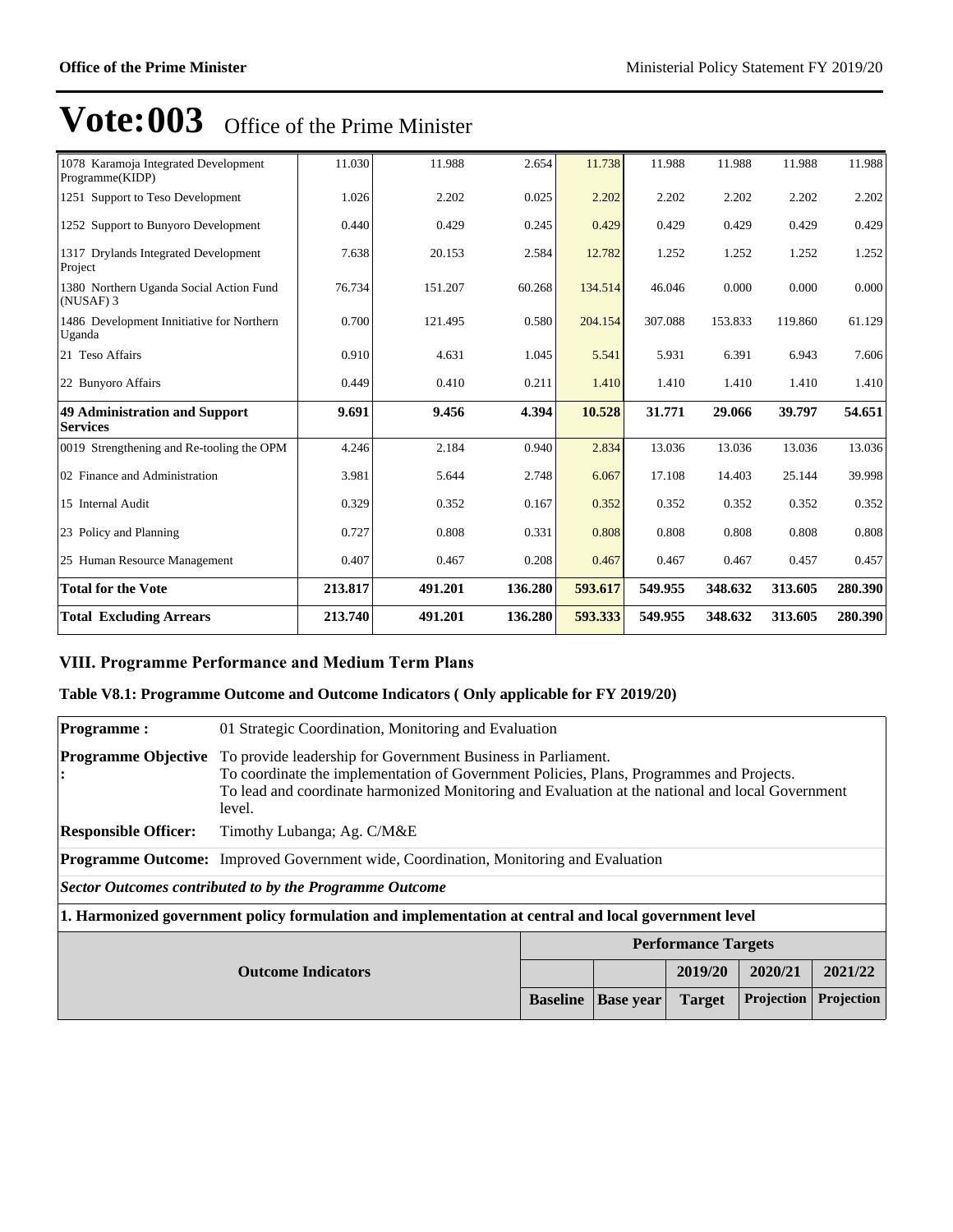|                                                                                                                                                                                                                                      | · Percentage of agreed actions from Government performance assessments implemented                       |  |  | 100%                       | 100%                             | 100%           |  |
|--------------------------------------------------------------------------------------------------------------------------------------------------------------------------------------------------------------------------------------|----------------------------------------------------------------------------------------------------------|--|--|----------------------------|----------------------------------|----------------|--|
|                                                                                                                                                                                                                                      | · Proportion of the recommendations from the Coordination platforms implemented                          |  |  | 60%                        | 70%                              | 75%            |  |
|                                                                                                                                                                                                                                      | · Proportion of key government priorities fast tracked for effective service delivery                    |  |  | 100%                       | 100%                             | 100%           |  |
| <b>SubProgramme: 09 Government Chief Whip</b>                                                                                                                                                                                        |                                                                                                          |  |  |                            |                                  |                |  |
|                                                                                                                                                                                                                                      | Output: 02 Government business in Parliament coordinated                                                 |  |  |                            |                                  |                |  |
| Number of Motions presented to Parliment                                                                                                                                                                                             |                                                                                                          |  |  | 30                         | 30                               | 30             |  |
|                                                                                                                                                                                                                                      | Percentage of cabinet Min isters attending parliamentary plenary Sessions                                |  |  | 60%                        | 60%                              | 60%            |  |
| Number of bills submitted for debate in Parliament                                                                                                                                                                                   |                                                                                                          |  |  | 40                         | 40                               | 40             |  |
|                                                                                                                                                                                                                                      | <b>SubProgramme: 1294 Government Evaluation Facility Project</b>                                         |  |  |                            |                                  |                |  |
|                                                                                                                                                                                                                                      | <b>Output: 06 Functioning National Monitoring and Evaluation</b>                                         |  |  |                            |                                  |                |  |
| Number of Evaluation reports produced                                                                                                                                                                                                |                                                                                                          |  |  | 4                          | 4                                | 4              |  |
|                                                                                                                                                                                                                                      | <b>SubProgramme: 16 Monitoring and Evaluation</b>                                                        |  |  |                            |                                  |                |  |
| <b>Output: 03 M &amp; E for Local Governments</b>                                                                                                                                                                                    |                                                                                                          |  |  |                            |                                  |                |  |
| Number of districts covered on the Baraza initiative                                                                                                                                                                                 |                                                                                                          |  |  | 50                         | 50                               | 50             |  |
|                                                                                                                                                                                                                                      | Number of Local Government assessment reports produced                                                   |  |  |                            | 1                                | 1              |  |
|                                                                                                                                                                                                                                      | <b>Output: 06 Functioning National Monitoring and Evaluation</b>                                         |  |  |                            |                                  |                |  |
| Number of Government performance assessment reports produced                                                                                                                                                                         |                                                                                                          |  |  |                            | $\overline{2}$<br>$\overline{2}$ | $\overline{2}$ |  |
|                                                                                                                                                                                                                                      | <b>SubProgramme: 17 Policy Implementation and Coordination</b>                                           |  |  |                            |                                  |                |  |
|                                                                                                                                                                                                                                      | Output: 01 Government policy implementation coordination                                                 |  |  |                            |                                  |                |  |
|                                                                                                                                                                                                                                      | No. of cross and intra sectral issues that were resolved through the coordination framework arrangement. |  |  | <b>16</b>                  | 16                               | 16             |  |
|                                                                                                                                                                                                                                      | Percentage of National partnership forum recomendations implemented                                      |  |  | 80%                        | 80%                              | 80%            |  |
| Percentage of PIRT recomendations implemented                                                                                                                                                                                        |                                                                                                          |  |  | 80%                        | 80%                              | 80%            |  |
|                                                                                                                                                                                                                                      | <b>SubProgramme: 24 Prime Minister's Delivery Unit</b>                                                   |  |  |                            |                                  |                |  |
|                                                                                                                                                                                                                                      | <b>Output: 06 Functioning National Monitoring and Evaluation</b>                                         |  |  |                            |                                  |                |  |
| Number of Core projects in NDP 11 fast tracked                                                                                                                                                                                       |                                                                                                          |  |  | 20                         | 20                               | 20             |  |
| <b>Programme:</b>                                                                                                                                                                                                                    | 02 Disaster Preparedness and Refugees Management                                                         |  |  |                            |                                  |                |  |
| <b>Programme Objective</b><br>To strengthen capacities for mitigation, preparedness and response to natural and human induced<br><b>Disasters</b><br>To lead and enhance national response capacity to refugee emergency management. |                                                                                                          |  |  |                            |                                  |                |  |
| <b>Responsible Officer:</b>                                                                                                                                                                                                          | Owor Martin; C/RDPM                                                                                      |  |  |                            |                                  |                |  |
| <b>Programme Outcome:</b> Effective Disaster, Preparedness and Refugee Management                                                                                                                                                    |                                                                                                          |  |  |                            |                                  |                |  |
| <b>Sector Outcomes contributed to by the Programme Outcome</b>                                                                                                                                                                       |                                                                                                          |  |  |                            |                                  |                |  |
| 1. Harmonized government policy formulation and implementation at central and local government level                                                                                                                                 |                                                                                                          |  |  |                            |                                  |                |  |
|                                                                                                                                                                                                                                      |                                                                                                          |  |  | <b>Performance Targets</b> |                                  |                |  |
|                                                                                                                                                                                                                                      | <b>Outcome Indicators</b>                                                                                |  |  | 2019/20                    | 2020/21                          | 2021/22        |  |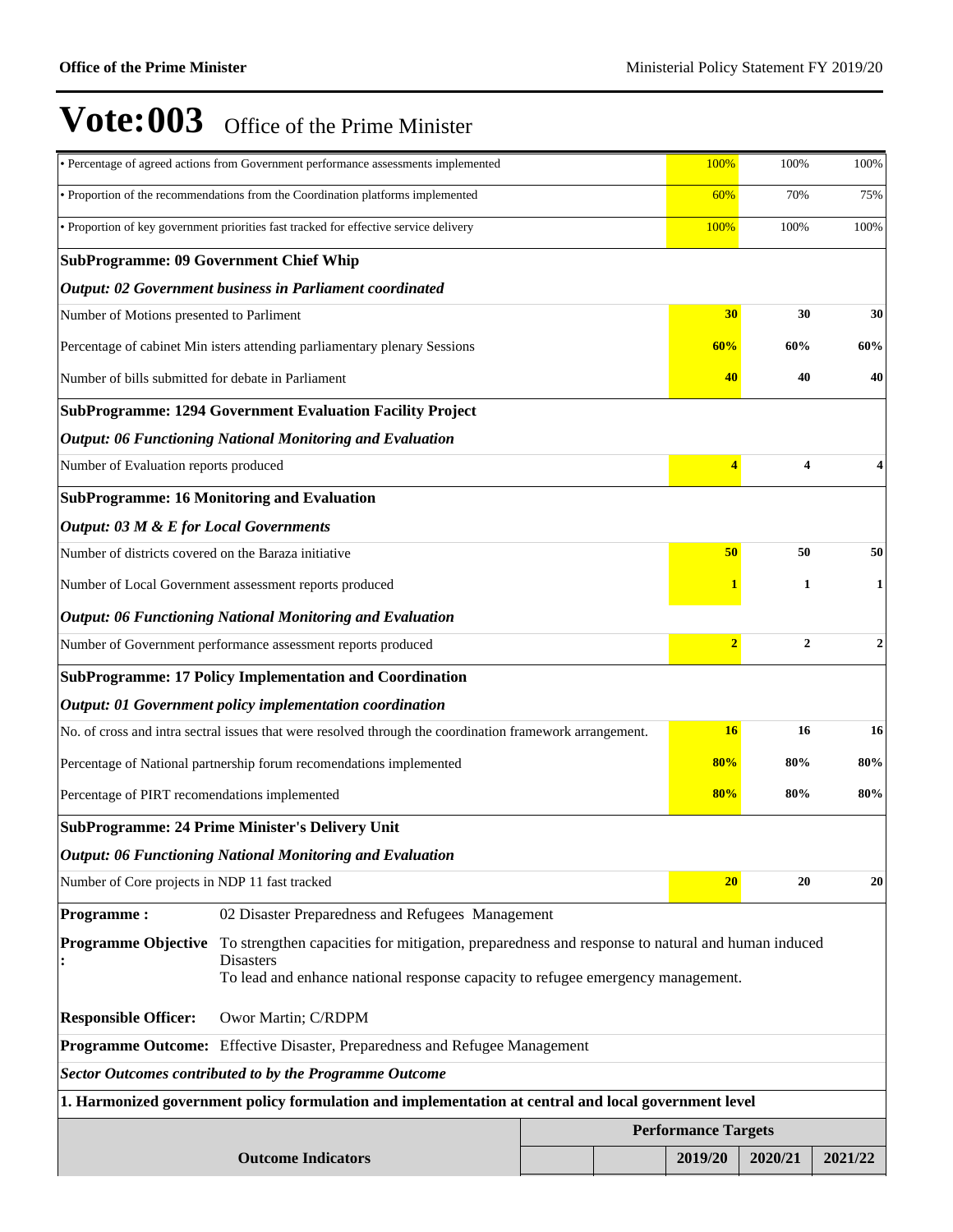|                                              |                                                                                                                                          | <b>Baseline</b> | <b>Base year</b>           | <b>Target</b> | <b>Projection</b>  | Projection |
|----------------------------------------------|------------------------------------------------------------------------------------------------------------------------------------------|-----------------|----------------------------|---------------|--------------------|------------|
|                                              | • Level of implementation of the Settlement Transformative Agenda.                                                                       |                 |                            | 60%           | 70%                | 80%        |
| · Functional NECOC                           |                                                                                                                                          |                 |                            | Yes           | Yes                | Yes        |
|                                              | · Functional Disaster Monitoring, Early warning and Reporting System                                                                     |                 |                            | 90%           | 100%               | 100%       |
|                                              | SubProgramme: 0922 Humanitarian Assistance                                                                                               |                 |                            |               |                    |            |
|                                              | Output: 03 IDPs returned and resettled, Refugees settled and repatriated                                                                 |                 |                            |               |                    |            |
|                                              | No. of Internally Displaced Persons (IDPs) resettled and supported                                                                       |                 |                            | 5,000         | 5,000              | 5,000      |
| <b>Output: 04 Relief to disaster victims</b> |                                                                                                                                          |                 |                            |               |                    |            |
| Number of people supplied with relief items  |                                                                                                                                          |                 |                            |               | 250,000<br>250,000 | 250,000    |
|                                              | SubProgramme: 1499 Development Response for Displacement IMPACTS Project (DRDIP)                                                         |                 |                            |               |                    |            |
|                                              | Output: 06 Refugees and host community livelihoods improved                                                                              |                 |                            |               |                    |            |
|                                              | Number of host community homesteads and refugees supported with inputs                                                                   |                 |                            | 300           | 300                | 300        |
|                                              | <b>SubProgramme: 18 Disaster Preparedness and Management</b>                                                                             |                 |                            |               |                    |            |
|                                              | Output: 01 Effective preparedness and response to disasters                                                                              |                 |                            |               |                    |            |
| Number of DDMCs and DDPCs trained            |                                                                                                                                          |                 |                            | 50            | 50                 | 50         |
| <b>SubProgramme: 19 Refugees Management</b>  |                                                                                                                                          |                 |                            |               |                    |            |
|                                              | Output: 03 IDPs returned and resettled, Refugees settled and repatriated                                                                 |                 |                            |               |                    |            |
| No. of refugees received and settled         |                                                                                                                                          |                 |                            |               | 60,000<br>60,000   | 60,000     |
|                                              | Output: 06 Refugees and host community livelihoods improved                                                                              |                 |                            |               |                    |            |
|                                              | Number of host community homesteads and refugees supported with inputs                                                                   |                 |                            | 500           |                    |            |
| Number of refugeees recieved and settled     |                                                                                                                                          |                 |                            | 60,000        |                    |            |
| Number of refugee's asylum claims processed  |                                                                                                                                          |                 |                            | 30,000        |                    |            |
|                                              | Output: 07 Grant of asylum and repatriation refugees                                                                                     |                 |                            |               |                    |            |
| No. of refugees asylum claims processed      |                                                                                                                                          |                 |                            | 30,000        | 30,000             | 30,000     |
| <b>Programme:</b>                            | 03 Affirmative Action Programs                                                                                                           |                 |                            |               |                    |            |
| <b>Programme Objective</b>                   | To coordinate and monitor the implementation of Government affirmative action programmes in<br>disadvantaged regions.                    |                 |                            |               |                    |            |
| <b>Responsible Officer:</b>                  | Lamaro Ketty; US/P&D                                                                                                                     |                 |                            |               |                    |            |
| <b>Programme Outcome:</b>                    | Improved incomes and sustainable livelihood for the people in the disadvantaged areas through improved<br>production and wealth creation |                 |                            |               |                    |            |
|                                              | <b>Sector Outcomes contributed to by the Programme Outcome</b>                                                                           |                 |                            |               |                    |            |
|                                              | 1. Harmonized government policy formulation and implementation at central and local government level                                     |                 |                            |               |                    |            |
|                                              |                                                                                                                                          |                 | <b>Performance Targets</b> |               |                    |            |
|                                              | <b>Outcome Indicators</b>                                                                                                                |                 |                            | 2019/20       | 2020/21            | 2021/22    |
|                                              |                                                                                                                                          | <b>Baseline</b> | <b>Base year</b>           | <b>Target</b> | Projection         | Projection |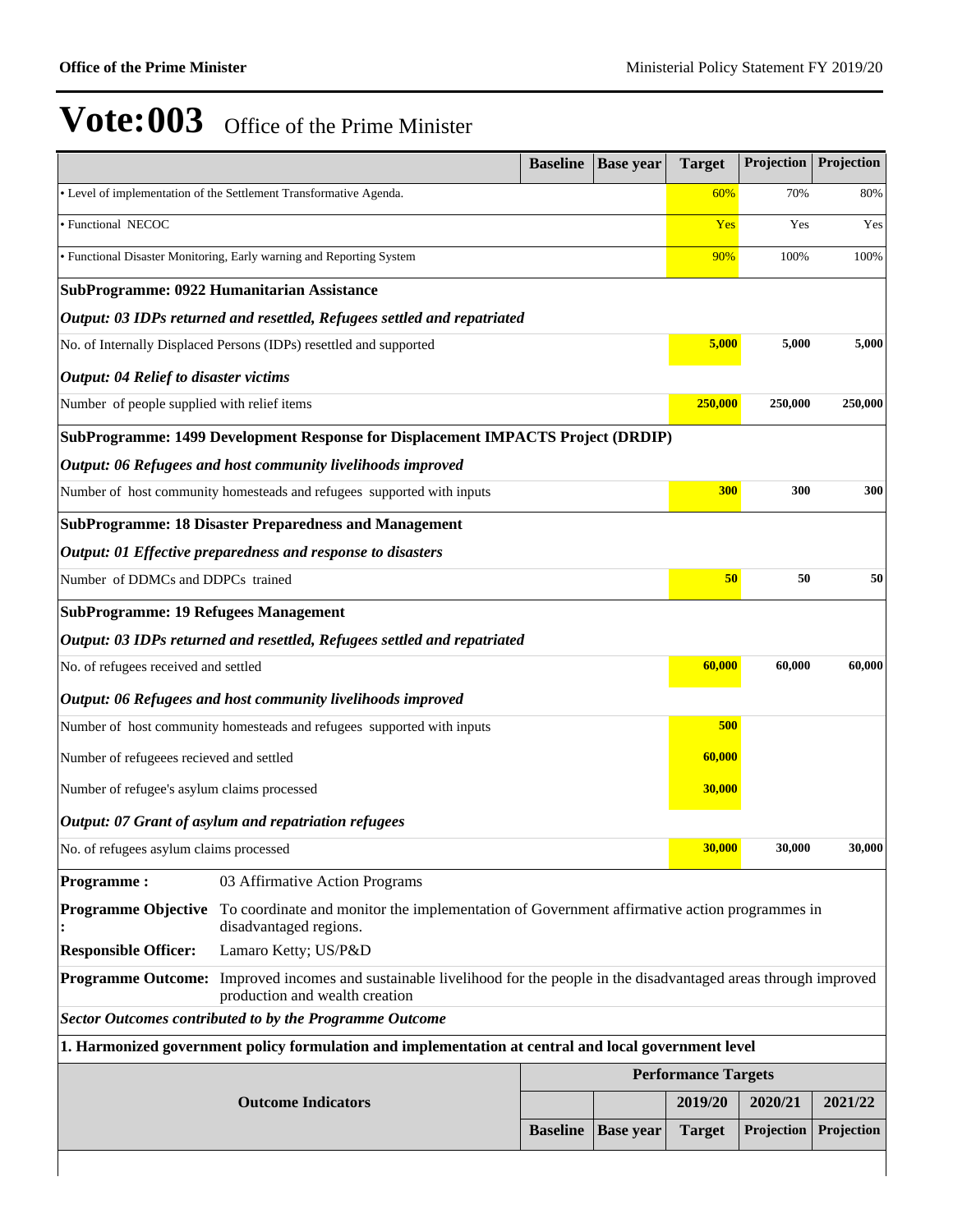$\overline{\phantom{a}}$ 

| • Percentage reduction in vulnerability                                 | 10%                     | 10%              | 10%            |  |  |  |  |  |
|-------------------------------------------------------------------------|-------------------------|------------------|----------------|--|--|--|--|--|
| • Percentage increase in average household incomes                      | 10%                     | 15%              | 15%            |  |  |  |  |  |
| · Percentage increase in productive infrastructure built                | 5%                      | 5%               | 5%             |  |  |  |  |  |
| <b>SubProgramme: 0022 Support to LRDP</b>                               |                         |                  |                |  |  |  |  |  |
| Output: 06 Pacification and development                                 |                         |                  |                |  |  |  |  |  |
| Number of agricultural inputs procured and distributed                  | 20,000                  | 20,000           | 20,000         |  |  |  |  |  |
| Number of household income enhancing micro projects supported           | 400                     | 400              | 400            |  |  |  |  |  |
| Number of Development intervations implemented                          | 3                       | 3                | 3              |  |  |  |  |  |
| SubProgramme: 04 Northern Uganda Rehabilitation                         |                         |                  |                |  |  |  |  |  |
| Output: 01 Implementation of PRDP coordinated and monitored             |                         |                  |                |  |  |  |  |  |
| % of actions from PMC meetings implemented                              | 100%                    | 100%             | 100%           |  |  |  |  |  |
| No. of PRDP coordination meetings held                                  | $\overline{2}$          | $\mathbf{2}$     | 2              |  |  |  |  |  |
| Number of monitoring reports produced                                   | 2                       | $\mathbf{2}$     | $\overline{2}$ |  |  |  |  |  |
| SubProgramme: 06 Luwero-Rwenzori Triangle                               |                         |                  |                |  |  |  |  |  |
| Output: 02 Payment of gratuity and coordination of war debts' clearance |                         |                  |                |  |  |  |  |  |
| No. of civilian veterans paid a one-off gratuity                        | 10,000                  |                  |                |  |  |  |  |  |
| Output: 06 Pacification and development                                 |                         |                  |                |  |  |  |  |  |
| Number of agricultural inputs procured and distributed                  | 20,000                  | 20,000           | 20,000         |  |  |  |  |  |
| Number of household income enhancing micro projects supported           | 400                     | 400              | 400            |  |  |  |  |  |
| SubProgramme: 07 Karamoja HQs                                           |                         |                  |                |  |  |  |  |  |
| Output: 05 Coordination of the implementation of KIDDP                  |                         |                  |                |  |  |  |  |  |
| No. of KIDP coordination meetings held                                  | 4                       | 4                |                |  |  |  |  |  |
| SubProgramme: 0932 Post-war Recovery and Presidential Pledges           |                         |                  |                |  |  |  |  |  |
| Output: 06 Pacification and development                                 |                         |                  |                |  |  |  |  |  |
| Number of agricultural inputs procured and distributed                  | 40,000                  | 40,000           | 40,000         |  |  |  |  |  |
| Number of Development intervations implemented                          | $\overline{\mathbf{2}}$ | $\boldsymbol{2}$ | $\overline{2}$ |  |  |  |  |  |
| <b>Output: 07 Restocking Programme</b>                                  |                         |                  |                |  |  |  |  |  |
| Number of Households supported with cattle                              | 18,600                  | 18,600           | 18,600         |  |  |  |  |  |
| SubProgramme: 1078 Karamoja Integrated Development Programme(KIDP)      |                         |                  |                |  |  |  |  |  |
| Output: 06 Pacification and development                                 |                         |                  |                |  |  |  |  |  |
| Number of agricultural inputs procured and distributed                  | 22,200                  | 22,200           | 22,200         |  |  |  |  |  |
| Number of household income enhancing micro projects supported           | 90                      | 90               | 90             |  |  |  |  |  |
| Number of Development intervations implemented                          | 16                      | 16               | 16             |  |  |  |  |  |
|                                                                         |                         |                  |                |  |  |  |  |  |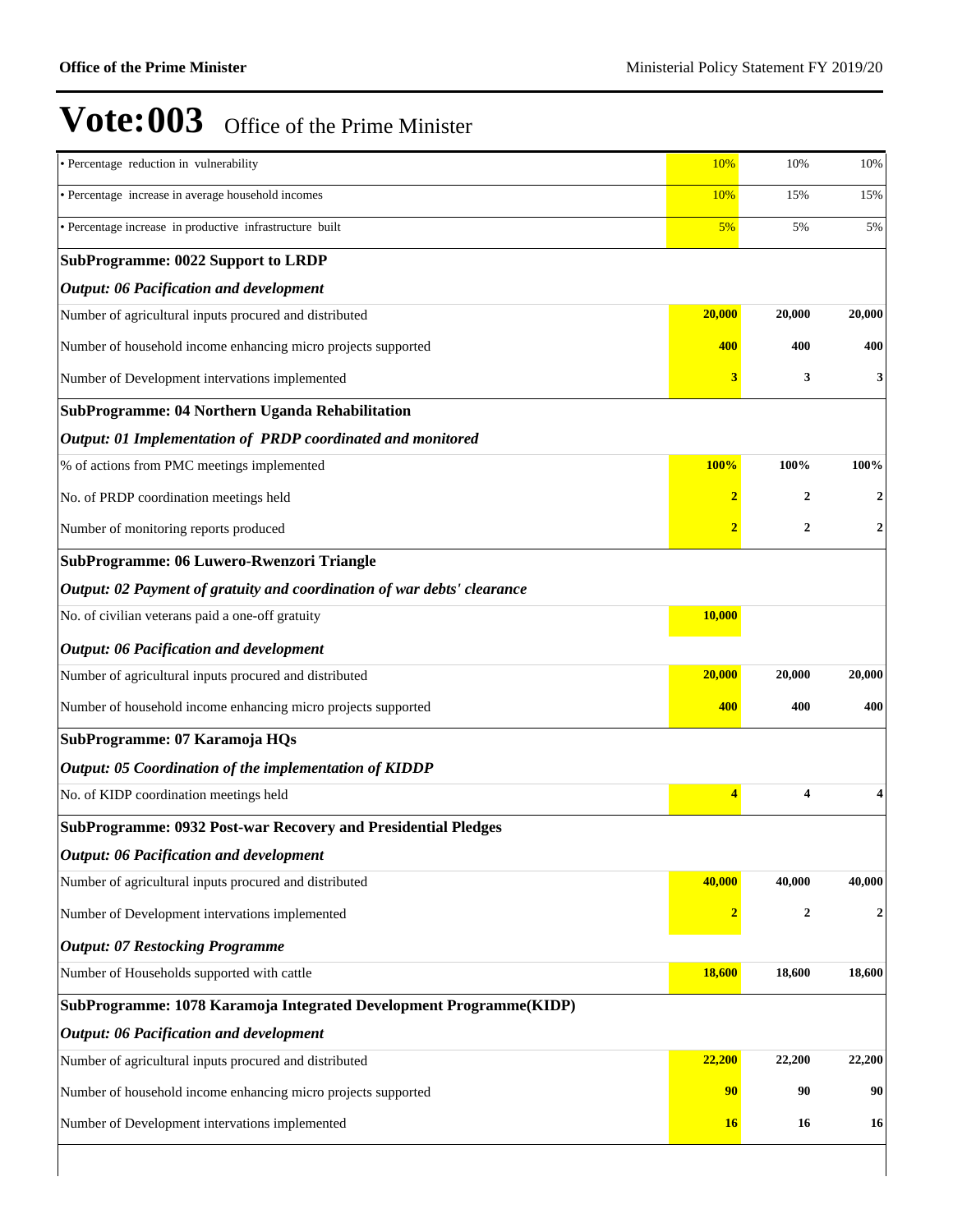| Output: 72 Government Buildings and Administrative Infrastructure                                   |                |                  |        |
|-----------------------------------------------------------------------------------------------------|----------------|------------------|--------|
| Number of productive infrastructure constructed                                                     | <b>10</b>      | 10               | 10     |
| <b>SubProgramme: 1251 Support to Teso Development</b>                                               |                |                  |        |
| <b>Output: 06 Pacification and development</b>                                                      |                |                  |        |
| Number of agricultural inputs procured and distributed                                              | 20,750         | 20,750           | 20,750 |
| Number of Development intervations implemented                                                      | $\overline{2}$ | $\boldsymbol{2}$ | 2      |
| <b>SubProgramme: 1252 Support to Bunyoro Development</b>                                            |                |                  |        |
| <b>Output: 06 Pacification and development</b>                                                      |                |                  |        |
| Number of agricultural inputs procured and distributed                                              | 20,000         | 20,000           | 20,000 |
| Number of household income enhancing micro projects supported                                       | 50             | 50               | 50     |
| SubProgramme: 1317 Drylands Integrated Development Project                                          |                |                  |        |
| Output: 05 Coordination of the implementation of KIDDP                                              |                |                  |        |
| No. of KIDP coordination meetings held                                                              | 4              | 4                |        |
| <b>Output: 06 Pacification and development</b>                                                      |                |                  |        |
| Number of agricultural inputs procured and distributed                                              | 22,200         | 22,200           | 22,200 |
| Number of household income enhancing micro projects supported                                       | 90             | 90               | 90     |
| Number of Development intervations implemented                                                      |                | 4                | 4      |
| <b>Output: 72 Government Buildings and Administrative Infrastructure</b>                            |                |                  |        |
| Number of productive infrastructure constructed                                                     | 14             | 14               | 14     |
| SubProgramme: 1380 Northern Uganda Social Action Fund (NUSAF) 3                                     |                |                  |        |
| Output: 01 Implementation of PRDP coordinated and monitored                                         |                |                  |        |
| No. of PRDP coordination meetings held                                                              | 4              | 4                |        |
| <b>Output: 51 Transfers to Government units</b>                                                     |                |                  |        |
| Number of households beneficiaries of Live income Support and other income enhancement untervations | 4,566          | 4,566            | 4,566  |
| Number of households benefiting from Labour Intensive Public Works(LIPW)                            | 22,714         | 22,714           | 22,714 |
| <b>SubProgramme: 21 Teso Affairs</b>                                                                |                |                  |        |
| Output: 01 Implementation of PRDP coordinated and monitored                                         |                |                  |        |
| No. of PRDP coordination meetings held                                                              | $\overline{2}$ | $\overline{2}$   | 2      |
| <b>Output: 06 Pacification and development</b>                                                      |                |                  |        |
| Number of agricultural inputs procured and distributed                                              | 27,250         | 27,250           | 27,250 |
| Number of household income enhancing micro projects supported                                       | 500            | 500              | 500    |
| Number of Development intervations implemented                                                      |                | 4                | 4      |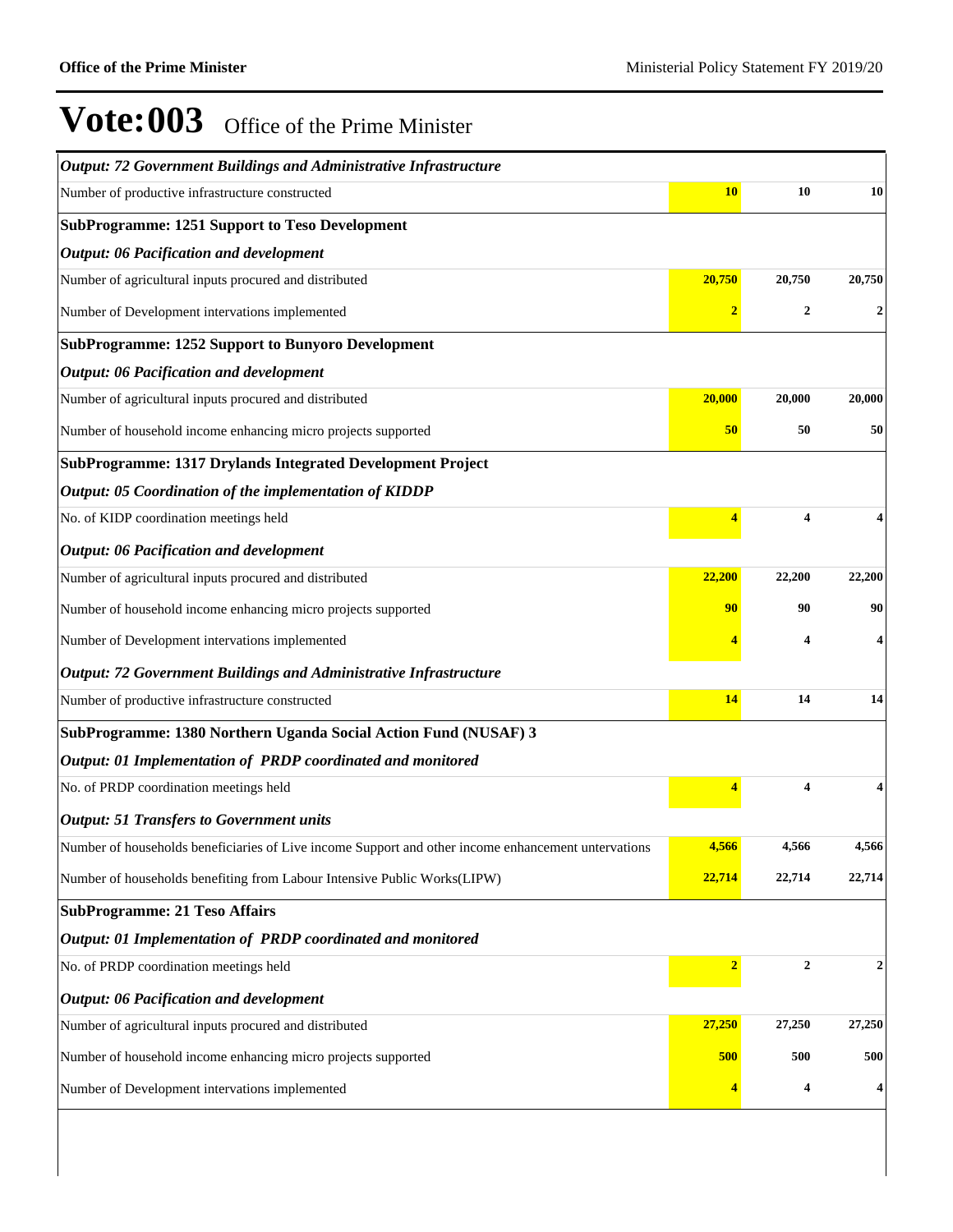|                                        | <b>SubProgramme: 22 Bunyoro Affairs</b>                                                                                  |                 |                  |                            |            |            |  |  |  |
|----------------------------------------|--------------------------------------------------------------------------------------------------------------------------|-----------------|------------------|----------------------------|------------|------------|--|--|--|
|                                        | Output: 01 Implementation of PRDP coordinated and monitored                                                              |                 |                  |                            |            |            |  |  |  |
| No. of PRDP coordination meetings held |                                                                                                                          |                 |                  | 16                         | 16         | 16         |  |  |  |
| <b>Programme:</b>                      | 49 Administration and Support Services                                                                                   |                 |                  |                            |            |            |  |  |  |
| <b>Programme Objective</b><br>÷        | To strengthen internal strategic functions for effective service delivery to both the internal and external<br>clientele |                 |                  |                            |            |            |  |  |  |
| <b>Responsible Officer:</b>            | WanJala Joel; US/F&A                                                                                                     |                 |                  |                            |            |            |  |  |  |
| <b>Programme Outcome:</b>              | Strengthened internal advisory functions for effective service delivery to both the internal and external<br>clientele   |                 |                  |                            |            |            |  |  |  |
|                                        | <b>Sector Outcomes contributed to by the Programme Outcome</b>                                                           |                 |                  |                            |            |            |  |  |  |
|                                        | 1. Harmonized government policy formulation and implementation at central and local government level                     |                 |                  |                            |            |            |  |  |  |
|                                        |                                                                                                                          |                 |                  | <b>Performance Targets</b> |            |            |  |  |  |
|                                        | <b>Outcome Indicators</b>                                                                                                |                 |                  | 2019/20                    | 2020/21    | 2021/22    |  |  |  |
|                                        |                                                                                                                          | <b>Baseline</b> | <b>Base year</b> | <b>Target</b>              | Projection | Projection |  |  |  |
|                                        | • Percentage of advisory information that inform decision making.<br>100%<br>100%                                        |                 |                  |                            |            | 100%       |  |  |  |
| N/A                                    |                                                                                                                          |                 |                  |                            |            |            |  |  |  |

### **IX. Major Capital Investments And Changes In Resource Allocation**

### **Table 9.1: Major Capital Investment (Capital Purchases outputs over 0.5Billion)**

| FY 2018/19                                                                                                                                                                                           | FY 2019/20                                         |                                                          |  |
|------------------------------------------------------------------------------------------------------------------------------------------------------------------------------------------------------|----------------------------------------------------|----------------------------------------------------------|--|
| <b>Appr. Budget and Planned Outputs</b>                                                                                                                                                              | <b>Expenditures and Achievements by</b><br>end Dec | <b>Proposed Budget and Planned</b><br><b>Outputs</b>     |  |
| Vote 003 Office of the Prime Minister                                                                                                                                                                |                                                    |                                                          |  |
| Program: 13 02 Disaster Preparedness and Refugees Management                                                                                                                                         |                                                    |                                                          |  |
| Development Project: 0922 Humanitarian Assistance                                                                                                                                                    |                                                    |                                                          |  |
| Output: 13 02 72 Government Buildings and Administrative Infrastructure                                                                                                                              |                                                    |                                                          |  |
| 1. Construction of phase I of the wall fence for Namanve OPM<br><b>Stores</b><br>1. Backfilling of additional land in Namanve undertaken to<br>pave way for the construction of another relief store |                                                    | 1) NECOC/ Namanye stores plot of land<br>backfilled      |  |
| <b>Total Output Cost(Ushs Thousand)</b><br>800,000                                                                                                                                                   | 0                                                  | 800,000                                                  |  |
| Gou Dev't:<br>800,000                                                                                                                                                                                | 0                                                  | 800,000                                                  |  |
| Ext Fin:                                                                                                                                                                                             | $\mathbf{0}$                                       |                                                          |  |
| A.I.A.                                                                                                                                                                                               | $\Omega$<br>$\Omega$                               |                                                          |  |
| Output: 13 02 75 Purchase of Motor Vehicles and Other Transport Equipment                                                                                                                            |                                                    |                                                          |  |
|                                                                                                                                                                                                      |                                                    | 1) One (1) Station wagon and one (1) Pick up<br>procured |  |
| <b>Total Output Cost(Ushs Thousand)</b>                                                                                                                                                              | $\mathbf{0}$<br>0                                  | 860,000                                                  |  |
| Gou Dev't:                                                                                                                                                                                           | $\Omega$<br>$\Omega$                               | 860,000                                                  |  |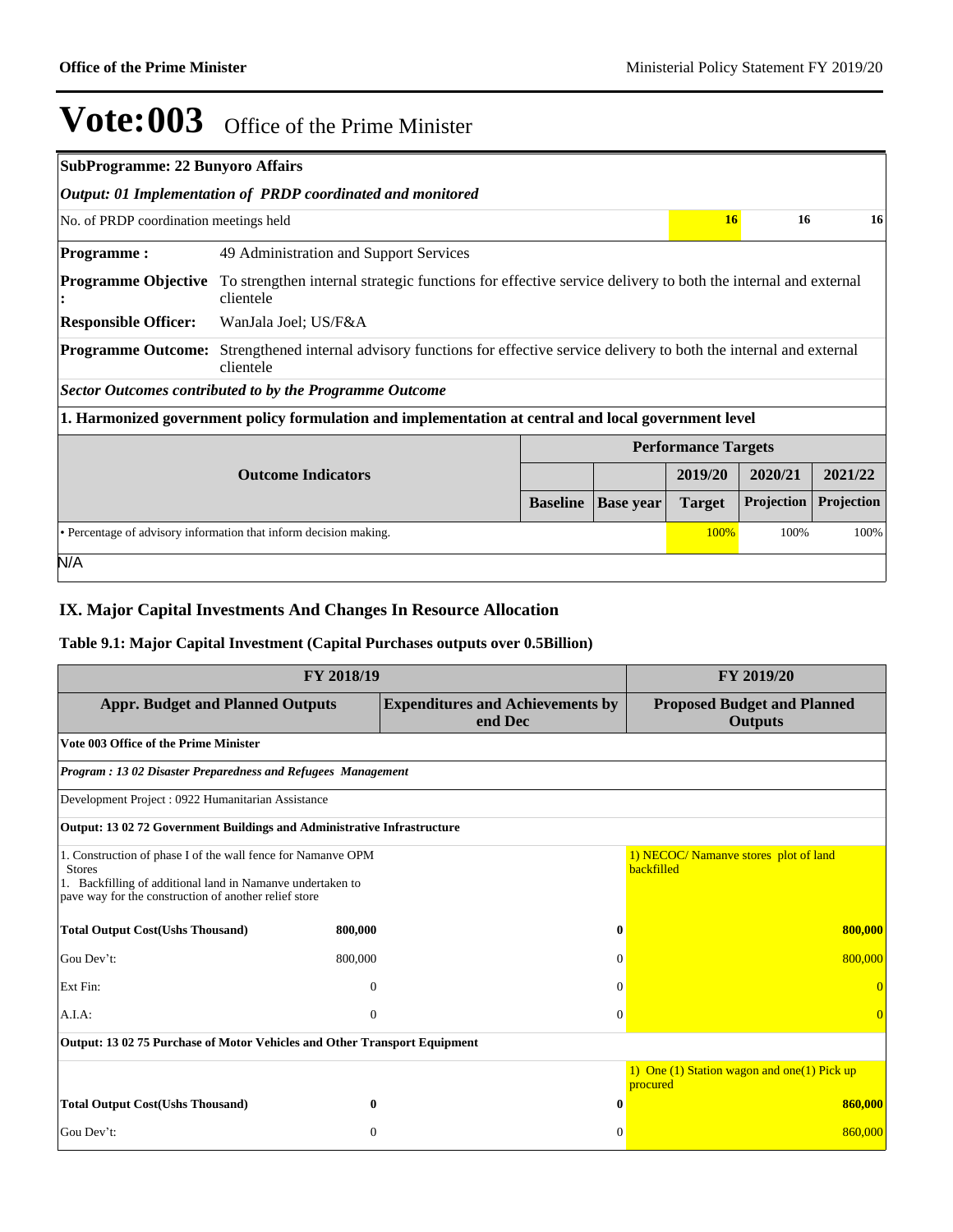| Ext Fin:                                                                                                                                                    | $\mathbf{0}$     | $\mathbf{0}$                                                                                                                                                                                                                                                                                                                                                                                 | $\Omega$                                                                                                                                                                              |
|-------------------------------------------------------------------------------------------------------------------------------------------------------------|------------------|----------------------------------------------------------------------------------------------------------------------------------------------------------------------------------------------------------------------------------------------------------------------------------------------------------------------------------------------------------------------------------------------|---------------------------------------------------------------------------------------------------------------------------------------------------------------------------------------|
| A.I.A:                                                                                                                                                      | $\boldsymbol{0}$ | $\boldsymbol{0}$                                                                                                                                                                                                                                                                                                                                                                             | $\overline{0}$                                                                                                                                                                        |
| Development Project : 1293 Support to Refugee Settlement                                                                                                    |                  |                                                                                                                                                                                                                                                                                                                                                                                              |                                                                                                                                                                                       |
| Output: 13 02 72 Government Buildings and Administrative Infrastructure                                                                                     |                  |                                                                                                                                                                                                                                                                                                                                                                                              |                                                                                                                                                                                       |
| 1. Staff houses in Kyaka2, Nakivale and Rwamwanja Refugee 1.1. Conducted the monitoring of the<br>Settlements renovated                                     |                  | renovation works.                                                                                                                                                                                                                                                                                                                                                                            | 1) Phase I of One (1) Office block and 2 Staff<br>accommodation blocks in Kyaka II refugee<br>settlement renovated<br>2) DOR headquarter structural plan developed                    |
| <b>Total Output Cost(Ushs Thousand)</b>                                                                                                                     | 171,774          | $\bf{0}$                                                                                                                                                                                                                                                                                                                                                                                     | 508,774                                                                                                                                                                               |
| Gou Dev't:                                                                                                                                                  | 171,774          | $\Omega$                                                                                                                                                                                                                                                                                                                                                                                     | 508,774                                                                                                                                                                               |
| Ext Fin:                                                                                                                                                    | $\overline{0}$   | $\Omega$                                                                                                                                                                                                                                                                                                                                                                                     | $\theta$                                                                                                                                                                              |
| $A.I.A$ :                                                                                                                                                   | $\overline{0}$   | $\Omega$                                                                                                                                                                                                                                                                                                                                                                                     | $\theta$                                                                                                                                                                              |
| Development Project : 1499 Development Response for Displacement IMPACTS Project (DRDIP)                                                                    |                  |                                                                                                                                                                                                                                                                                                                                                                                              |                                                                                                                                                                                       |
| Output: 13 02 75 Purchase of Motor Vehicles and Other Transport Equipment                                                                                   |                  |                                                                                                                                                                                                                                                                                                                                                                                              |                                                                                                                                                                                       |
| Two double Cabin Pickups procured                                                                                                                           |                  | 1. Procurement bottlenecks affected the<br>performance.                                                                                                                                                                                                                                                                                                                                      | 1) 8 Double cabin Pick ups , one (1) Station<br>Wagon and 5 motor cycles procured<br>2) Heavy Duty Generator procured                                                                 |
| <b>Total Output Cost(Ushs Thousand)</b>                                                                                                                     | 195,273          | 23,707                                                                                                                                                                                                                                                                                                                                                                                       | 1,623,170                                                                                                                                                                             |
| Gou Dev't:                                                                                                                                                  | $\theta$         | $\Omega$                                                                                                                                                                                                                                                                                                                                                                                     | $\Omega$                                                                                                                                                                              |
| Ext Fin:                                                                                                                                                    | 195,273          | 23,707                                                                                                                                                                                                                                                                                                                                                                                       | 1,623,170                                                                                                                                                                             |
| $A.I.A$ :                                                                                                                                                   | $\overline{0}$   | $\theta$                                                                                                                                                                                                                                                                                                                                                                                     | $\Omega$                                                                                                                                                                              |
| Program : 13 03 Affirmative Action Programs                                                                                                                 |                  |                                                                                                                                                                                                                                                                                                                                                                                              |                                                                                                                                                                                       |
| Development Project: 0022 Support to LRDP                                                                                                                   |                  |                                                                                                                                                                                                                                                                                                                                                                                              |                                                                                                                                                                                       |
| Output: 13 03 75 Purchase of Motor Vehicles and Other Transport Equipment                                                                                   |                  |                                                                                                                                                                                                                                                                                                                                                                                              |                                                                                                                                                                                       |
| 1. One station wagon vehicle procured<br>2. one double cabin Pick Up procured                                                                               |                  |                                                                                                                                                                                                                                                                                                                                                                                              | 1. 2 double pickup truck procured<br>2. I SUV prado land cruiser Procured                                                                                                             |
| <b>Total Output Cost(Ushs Thousand)</b>                                                                                                                     | 450,000          | 0                                                                                                                                                                                                                                                                                                                                                                                            | 700,000                                                                                                                                                                               |
| Gou Dev't:                                                                                                                                                  | 450,000          | $\Omega$                                                                                                                                                                                                                                                                                                                                                                                     | 700,000                                                                                                                                                                               |
| Ext Fin:                                                                                                                                                    | 0                | $\Omega$                                                                                                                                                                                                                                                                                                                                                                                     | $\overline{0}$                                                                                                                                                                        |
| A.I.A:                                                                                                                                                      | $\boldsymbol{0}$ | $\theta$                                                                                                                                                                                                                                                                                                                                                                                     | $\overline{0}$                                                                                                                                                                        |
| Development Project : 0932 Post-war Recovery and Presidential Pledges                                                                                       |                  |                                                                                                                                                                                                                                                                                                                                                                                              |                                                                                                                                                                                       |
| Output: 13 03 72 Government Buildings and Administrative Infrastructure                                                                                     |                  |                                                                                                                                                                                                                                                                                                                                                                                              |                                                                                                                                                                                       |
| 1. Construction of Chiefs complex in Lango Commenced<br>2. 16 Housing units for selected beneficiaries constructed<br>3. OPM Gulu regional office renovated |                  | 1.1. Received approved designs for the<br>complex. Soil tests report produced and<br>findings shared with consultant to finalize<br><b>BoQs</b><br>2.1. Transferred UGX. 174M to Adjumani,<br>174M to Alebtong, 284M to Katakwi and 320M<br>to Kumi DLGs for the construction of staff<br>houses.<br>3.1. Developing BoQs for Gulu district LG to<br>guide procurement and renovation works. | 1. Construction of Chiefs complex in Lango<br>continued (foundation and super structure)<br>2. Constructed classrooms made functional by<br>constructing latrines and supply of desks |
| <b>Total Output Cost(Ushs Thousand)</b>                                                                                                                     | 2,225,000        | 966,029                                                                                                                                                                                                                                                                                                                                                                                      | 1,000,000                                                                                                                                                                             |
| Gou Dev't:                                                                                                                                                  | 2,225,000        | 966,029                                                                                                                                                                                                                                                                                                                                                                                      | 1,000,000                                                                                                                                                                             |
| Ext Fin:                                                                                                                                                    | $\boldsymbol{0}$ | $\boldsymbol{0}$                                                                                                                                                                                                                                                                                                                                                                             | $\overline{0}$                                                                                                                                                                        |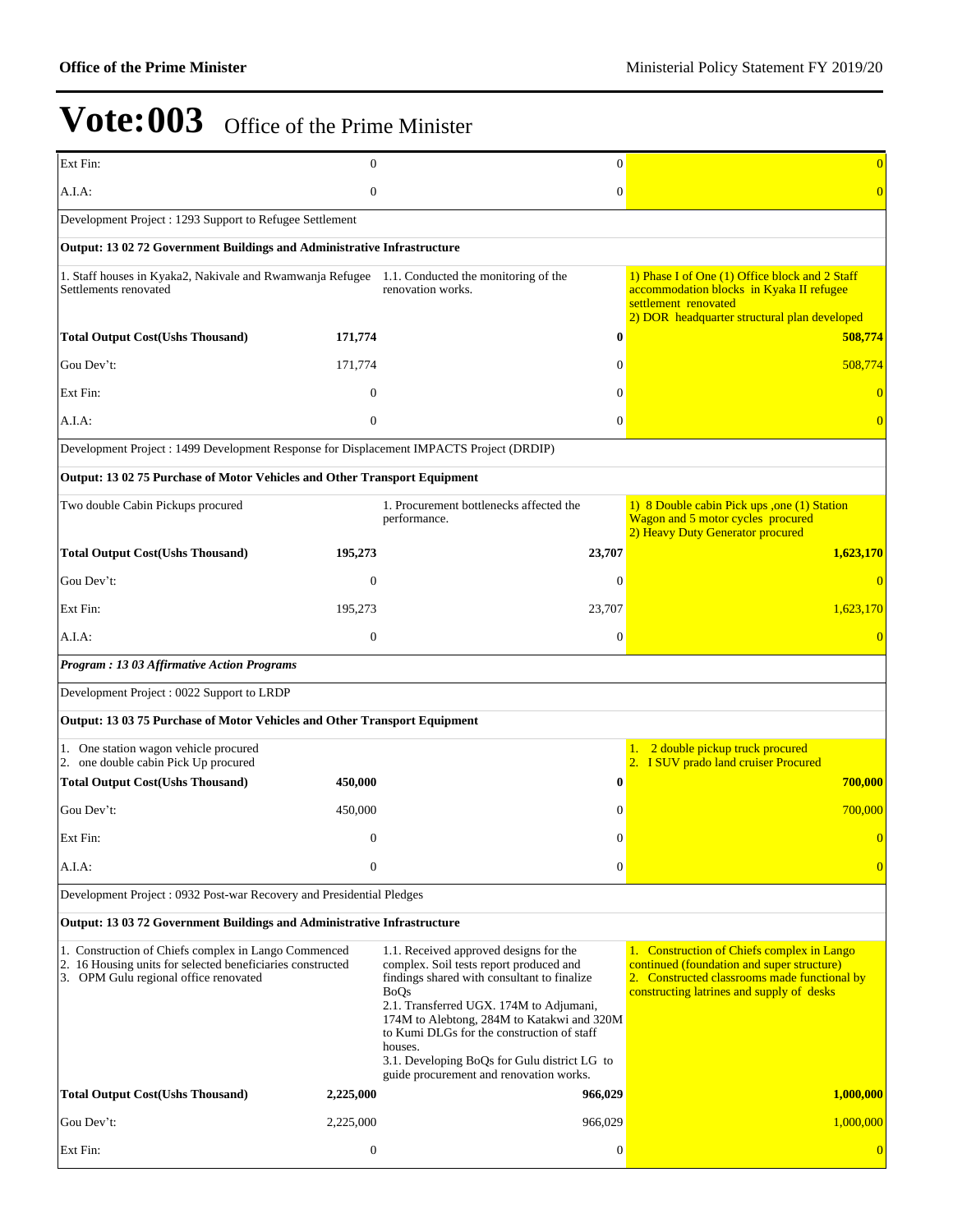| A.I.A:                                                                                                                                                                                                                                 | $\Omega$       |                                                                                                                    | $\boldsymbol{0}$ | $\overline{0}$                                                                                                                                                                                                                                                                                                                                                                |  |  |  |
|----------------------------------------------------------------------------------------------------------------------------------------------------------------------------------------------------------------------------------------|----------------|--------------------------------------------------------------------------------------------------------------------|------------------|-------------------------------------------------------------------------------------------------------------------------------------------------------------------------------------------------------------------------------------------------------------------------------------------------------------------------------------------------------------------------------|--|--|--|
| Development Project : 1078 Karamoja Integrated Development Programme(KIDP)                                                                                                                                                             |                |                                                                                                                    |                  |                                                                                                                                                                                                                                                                                                                                                                               |  |  |  |
| <b>Output: 13 03 72 Government Buildings and Administrative Infrastructure</b>                                                                                                                                                         |                |                                                                                                                    |                  |                                                                                                                                                                                                                                                                                                                                                                               |  |  |  |
| 1. Construction of a dormitory at St Andrews School in<br>Napak, Renovation of dinning halls at Kotido Secondary school actual construction will be completed in Q3.<br>2. 10 cattle crushes constructed and rehabilitated in Karamoja |                | 1.1. Initiated procurement of contractor and<br>2.1. Constructed and rehabilitated 5 cattle<br>crushes in Karamoja |                  | 1. Dormitory block constructed at Pokot girls SS<br>in Amudat<br>2. Classroom blocks constructed at Morelem<br><b>Boys primary school in Abim</b><br>3. Dining Hall constructed at Kabong Secondary<br>school<br>4. Kalokongere Primary school and Moroto<br>Technical Institute fenced with chain link,<br>5. 10 cattle crushes constructed and rehabilitated<br>in Karamoja |  |  |  |
| <b>Total Output Cost(Ushs Thousand)</b>                                                                                                                                                                                                | 2,850,000      |                                                                                                                    | 0                | 2,350,000                                                                                                                                                                                                                                                                                                                                                                     |  |  |  |
| Gou Dev't:                                                                                                                                                                                                                             | 2,850,000      |                                                                                                                    | 0                | 2,350,000                                                                                                                                                                                                                                                                                                                                                                     |  |  |  |
| Ext Fin:                                                                                                                                                                                                                               | $\mathbf{0}$   |                                                                                                                    | $\theta$         | $\Omega$                                                                                                                                                                                                                                                                                                                                                                      |  |  |  |
| A.I.A.                                                                                                                                                                                                                                 | $\overline{0}$ |                                                                                                                    | $\overline{0}$   | $\Omega$                                                                                                                                                                                                                                                                                                                                                                      |  |  |  |
| Output: 13 03 75 Purchase of Motor Vehicles and Other Transport Equipment                                                                                                                                                              |                |                                                                                                                    |                  |                                                                                                                                                                                                                                                                                                                                                                               |  |  |  |
| 1. One station wagon procured<br>2. One pickup procured                                                                                                                                                                                |                | 1.1. Procured 1 Station wagon                                                                                      |                  | 1. 3 double cabin pick-ups procured                                                                                                                                                                                                                                                                                                                                           |  |  |  |
| <b>Total Output Cost(Ushs Thousand)</b>                                                                                                                                                                                                | 750,000        | 148,641                                                                                                            |                  | 600,000                                                                                                                                                                                                                                                                                                                                                                       |  |  |  |
| Gou Dev't:                                                                                                                                                                                                                             | 750,000        | 148,641                                                                                                            |                  | 600,000                                                                                                                                                                                                                                                                                                                                                                       |  |  |  |
| Ext Fin:                                                                                                                                                                                                                               | $\Omega$       |                                                                                                                    | $\theta$         | $\overline{0}$                                                                                                                                                                                                                                                                                                                                                                |  |  |  |
| A.I.A:                                                                                                                                                                                                                                 | $\theta$       |                                                                                                                    | $\mathbf{0}$     | $\Omega$                                                                                                                                                                                                                                                                                                                                                                      |  |  |  |
| Development Project : 1251 Support to Teso Development                                                                                                                                                                                 |                |                                                                                                                    |                  |                                                                                                                                                                                                                                                                                                                                                                               |  |  |  |
| <b>Output: 13 03 72 Government Buildings and Administrative Infrastructure</b>                                                                                                                                                         |                |                                                                                                                    |                  |                                                                                                                                                                                                                                                                                                                                                                               |  |  |  |
| 1. Phase I construction of Teso Affairs' office completed                                                                                                                                                                              |                |                                                                                                                    |                  | 1.<br>Soroti Regional office constructed up to roofing<br>level                                                                                                                                                                                                                                                                                                               |  |  |  |
| <b>Total Output Cost(Ushs Thousand)</b>                                                                                                                                                                                                | 332,250        |                                                                                                                    | 0                | 700,000                                                                                                                                                                                                                                                                                                                                                                       |  |  |  |
| Gou Dev't:                                                                                                                                                                                                                             | 332,250        |                                                                                                                    | 0                | 700,000                                                                                                                                                                                                                                                                                                                                                                       |  |  |  |
| Ext Fin:                                                                                                                                                                                                                               | $\overline{0}$ |                                                                                                                    | $\overline{0}$   | $\overline{0}$                                                                                                                                                                                                                                                                                                                                                                |  |  |  |
| A.I.A:                                                                                                                                                                                                                                 | $\mathbf{0}$   |                                                                                                                    | $\overline{0}$   | $\overline{0}$                                                                                                                                                                                                                                                                                                                                                                |  |  |  |
| Development Project : 1317 Drylands Integrated Development Project                                                                                                                                                                     |                |                                                                                                                    |                  |                                                                                                                                                                                                                                                                                                                                                                               |  |  |  |
| Output: 13 03 72 Government Buildings and Administrative Infrastructure                                                                                                                                                                |                |                                                                                                                    |                  |                                                                                                                                                                                                                                                                                                                                                                               |  |  |  |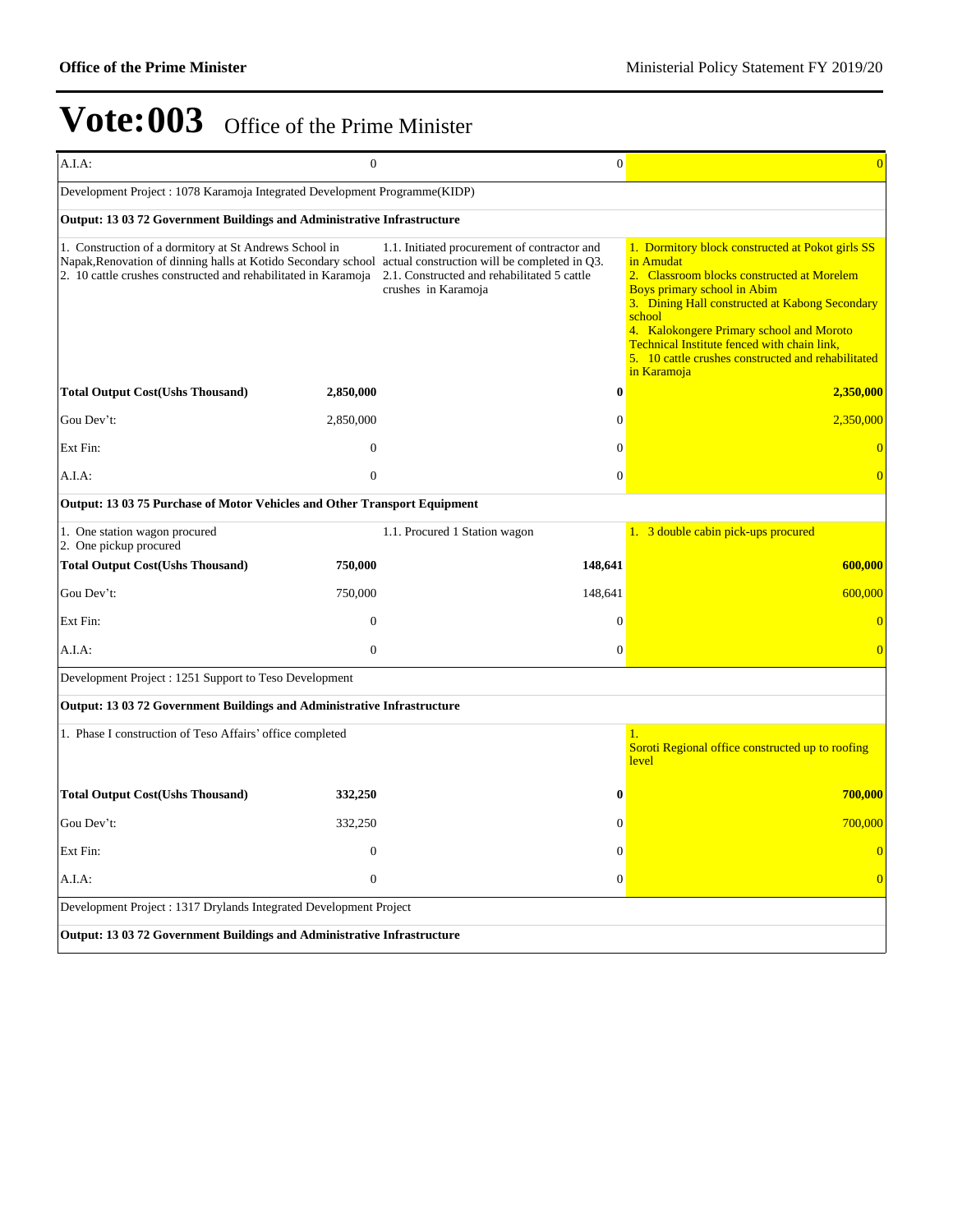| .10. 8 teachers' houses constructed                                       |                  |                                                                                                                                | 1. 8 teachers' houses constructed                                                                 |  |  |  |
|---------------------------------------------------------------------------|------------------|--------------------------------------------------------------------------------------------------------------------------------|---------------------------------------------------------------------------------------------------|--|--|--|
| .11. 1 borehole drilled                                                   |                  | 11.1. Drilled 12 boreholes distributed as<br>follows; Lorengedwat Sub County (2) Lotome                                        | 10. 13 village level water ponds constructed<br>11. 25 energy saving household cook stoves        |  |  |  |
| .12. Pipe network designs produced                                        |                  | Sub County (4), Nadunget Sub County (2) and<br>Loroo Sub County (4).                                                           | promoted<br>12. 5 milk collection centers established                                             |  |  |  |
| .13. 25 energy saving household cook stoves promoted                      |                  |                                                                                                                                | 13. 8 livestock marketing centre established<br>14. 2 community grain warehouses constructed      |  |  |  |
| .14. 4 biogas plants constructed                                          |                  | 14.1. Completed the construction of four (4)<br>biogas technology plants.                                                      | 2. 12 boarding dormitories constructed<br>3. 1 additional building constructed for primary        |  |  |  |
| .15. 1 additional building constructed                                    |                  | 16.1. Constructed seven (7) more roof water                                                                                    | schools<br>4. 8 solar systems in primary schools installed<br>5. 18 additional health rooms built |  |  |  |
| .16. 2 roof water harvesting schemes constructed                          |                  | harvesting tank.<br>17.1. Installed 1 solar system in Nawanatau<br>primary school.                                             | 6. 8 health workers' residences built<br>7. 1 borehole drilled                                    |  |  |  |
| .17. 8 solar systems in primary schools                                   |                  | 17.2. Installed a total of 6 solar systems at the<br>newly constructed buildings in schools                                    | 8. 1 water system constructed<br>9. 3 parish level valley tanks constructed                       |  |  |  |
| 1. 1 water system constructed                                             |                  |                                                                                                                                |                                                                                                   |  |  |  |
| 2. 3 parish level valley tanks constructed                                |                  | 2.1. Signed contracts for construction of valley<br>tanks and these have been issued to the                                    |                                                                                                   |  |  |  |
| 3. 13 village level water ponds constructed                               |                  | respective contractors for commencement of<br>works.                                                                           |                                                                                                   |  |  |  |
| 4. 5 milk collection centers established                                  |                  | 4.1. Initiated the bidding documents for<br>construction of 4 milk collection centers.                                         |                                                                                                   |  |  |  |
| 5. 8 livestock marketing centre established                               |                  | 5.1. Initiated the bidding documents for<br>construction of 3 livestock markets                                                |                                                                                                   |  |  |  |
| 6. 2 community grain warehouses constructed                               |                  |                                                                                                                                |                                                                                                   |  |  |  |
| 7. 18 additional health rooms built                                       |                  | 8.1. Completed works 3 and occupied by 11                                                                                      |                                                                                                   |  |  |  |
| 8. 4 health workers' residences built                                     |                  | health personnel while works are in progress on<br>the 4th block that will accommodate two health                              |                                                                                                   |  |  |  |
| 9. 12 boarding dormitories constructed                                    |                  | workers.<br>9.1. Completed 3 dormitories in 3 model<br>schools of Nawanatau P/S, Lomuno P/S and<br>Kamaturu P/S.               |                                                                                                   |  |  |  |
| <b>Total Output Cost(Ushs Thousand)</b>                                   | 4,232,000        | 613,612                                                                                                                        | 6,715,311                                                                                         |  |  |  |
| Gou Dev't:                                                                | $\mathbf{0}$     | $\mathbf{0}$                                                                                                                   |                                                                                                   |  |  |  |
| Ext Fin:                                                                  | 4,232,000        | 613,612                                                                                                                        | 6,715,311                                                                                         |  |  |  |
| A.I.A:                                                                    | $\mathbf{0}$     | $\boldsymbol{0}$                                                                                                               | $\overline{0}$                                                                                    |  |  |  |
| Development Project: 1380 Northern Uganda Social Action Fund (NUSAF) 3    |                  |                                                                                                                                |                                                                                                   |  |  |  |
| Output: 13 03 75 Purchase of Motor Vehicles and Other Transport Equipment |                  |                                                                                                                                |                                                                                                   |  |  |  |
| 1. 22 Double cabin pickups procured                                       |                  |                                                                                                                                | 1. Vehicles procured to support the project<br>activities                                         |  |  |  |
| <b>Total Output Cost(Ushs Thousand)</b>                                   | 4,296,001        |                                                                                                                                |                                                                                                   |  |  |  |
| Gou Dev't:                                                                |                  | $\bf{0}$                                                                                                                       | 1,370,928                                                                                         |  |  |  |
|                                                                           | $\mathbf{0}$     | $\Omega$                                                                                                                       |                                                                                                   |  |  |  |
| Ext Fin:                                                                  | 4,296,001        | $\Omega$                                                                                                                       | 1,370,928                                                                                         |  |  |  |
| A.I.A:                                                                    | $\boldsymbol{0}$ | $\mathbf{0}$                                                                                                                   |                                                                                                   |  |  |  |
| Development Project : 1486 Development Innitiative for Northern Uganda    |                  |                                                                                                                                |                                                                                                   |  |  |  |
| Output: 13 03 75 Purchase of Motor Vehicles and Other Transport Equipment |                  |                                                                                                                                |                                                                                                   |  |  |  |
| 1. Transport Equipment procured                                           |                  | 1.1. Procured and distributed 7 vehicles to the 4<br>districts of Abim, Adjumani, Amudat and<br>Moyo and to UNRA, PSF and MoLG | 1. 6 station wagons procured<br>2. 7 motorcycles procured                                         |  |  |  |
| <b>Total Output Cost(Ushs Thousand)</b>                                   | 2,000,000        | $\bf{0}$                                                                                                                       | 1,198,000                                                                                         |  |  |  |
| Gou Dev't:                                                                | $\mathbf{0}$     | $\mathbf{0}$                                                                                                                   | $\overline{0}$                                                                                    |  |  |  |
| Ext Fin:                                                                  | 2,000,000        | $\mathbf{0}$                                                                                                                   | 1,198,000                                                                                         |  |  |  |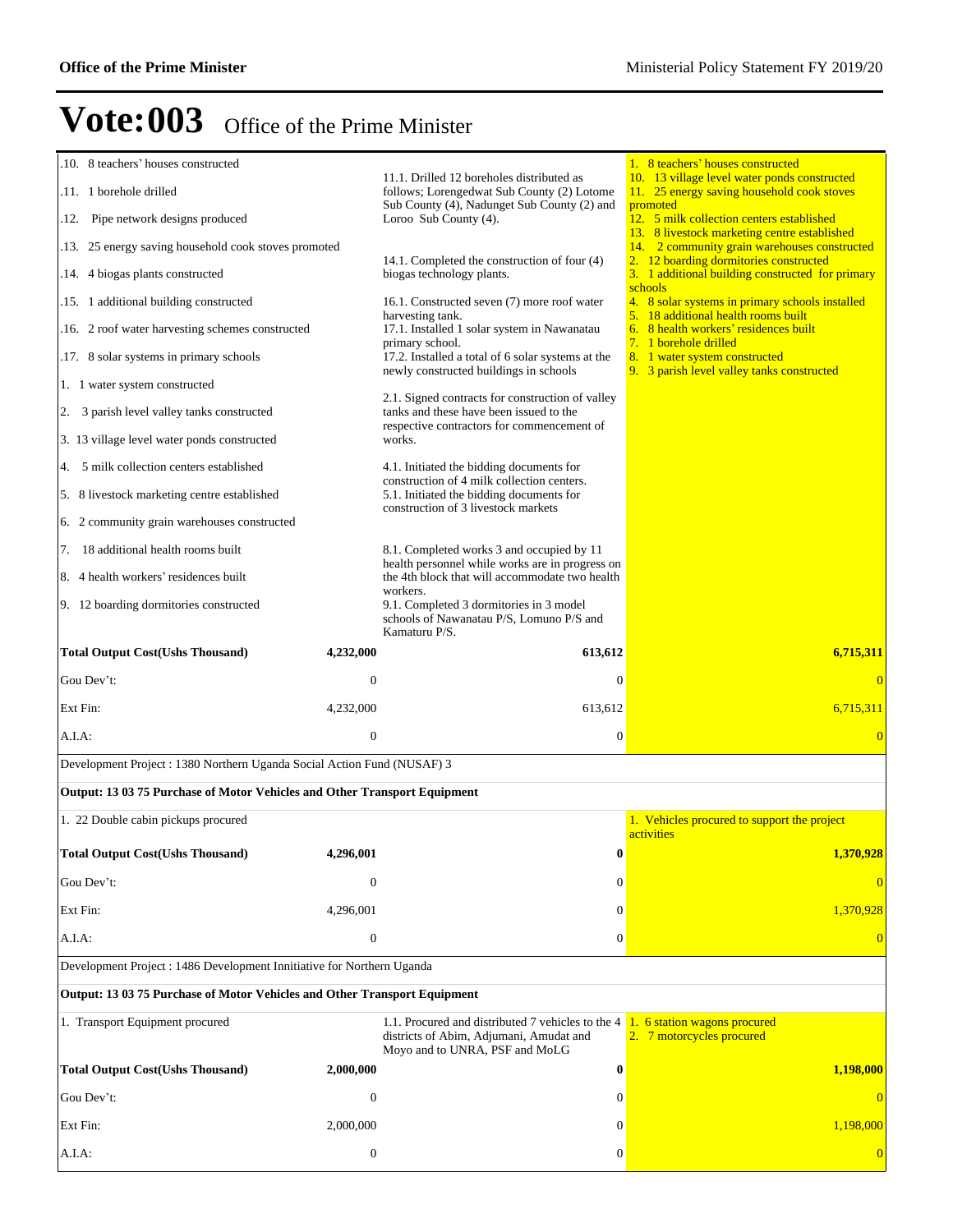| <b>Program: 13 49 Administration and Support Services</b>                      |                                                                |          |                                           |  |  |  |
|--------------------------------------------------------------------------------|----------------------------------------------------------------|----------|-------------------------------------------|--|--|--|
|                                                                                | Development Project: 0019 Strengthening and Re-tooling the OPM |          |                                           |  |  |  |
| <b>Output: 13 49 72 Government Buildings and Administrative Infrastructure</b> |                                                                |          |                                           |  |  |  |
| 1. Phase I construction of OPM store completed<br>2. Furniture and fixtures    |                                                                |          |                                           |  |  |  |
| <b>Total Output Cost(Ushs Thousand)</b>                                        | 0                                                              | $\bf{0}$ | 1,300,000                                 |  |  |  |
| Gou Dev't:                                                                     | $\mathbf{0}$                                                   | $\Omega$ | 1,300,000                                 |  |  |  |
| Ext Fin:                                                                       | $\Omega$                                                       | $\Omega$ |                                           |  |  |  |
| $A.I.A$ :                                                                      | $\boldsymbol{0}$                                               | $\theta$ |                                           |  |  |  |
| Output: 13 49 75 Purchase of Motor Vehicles and Other Transport Equipment      |                                                                |          |                                           |  |  |  |
| 1. Vehicles Procured<br>2. OPM relief store in Namanve partitioned             |                                                                |          | 1. Two (02) Double Cabin pickups procured |  |  |  |
| <b>Total Output Cost(Ushs Thousand)</b>                                        | 800,000                                                        | 334,066  | 650,000                                   |  |  |  |
| Gou Dev't:                                                                     | 800,000                                                        | 334,066  | 650,000                                   |  |  |  |
| Ext Fin:                                                                       | $\mathbf{0}$                                                   | $\Omega$ |                                           |  |  |  |
| A.I.A.                                                                         | $\mathbf{0}$                                                   | $\Omega$ |                                           |  |  |  |

### **X. Vote Challenges and Plans To Improve Performance**

#### **Vote Challenges**

1. Inadequate budgetary provisions/Budget cuts and shortfalls.

a) Affected timely response and provision of relief to disaster hit areas

b) Affected implementation of key priorities under Bunyoro, Teso, LRDP & other programs

c) Difficulties in effectively facilitating the Rt. Hon. Prime Minister to preside over Government strategic coordination programs and activities

d) Affected implementation of planned activities in the work plan

2. Slow procurement processes characterized by administrative reviews directed by the PPDA.

#### **Plans to improve Vote Performance**

1. Instituting strong internal control mechanisms to ensure more efficient utilization of the scarce available resources through the Vote Book System and strict tracking or monitoring of performance

2. Supporting all departments to ensure that they initiate all procurements provided in their work plans in time and fast track their implementation. A procurement tracking tool was developed which helps in identifying and flagging those areas that are lagging behind to facilitate corrective action

3. Puting in place framework contracts for most routine procurable items to avoid the repetitive, long and time consuming procurement processes whenever procuring and taking advantage of economies of scale.

4. Regular meetings to review performance (weekly by HoDs, monthly by TMC and quarterly meetings of departments with the Accounting Officer)

5. Continue to engage with MFPED for additional resources

#### **XI Off Budget Support**

### **Table 11.1 Off-Budget Support by Sub-Programme**

| Billion Uganda Shillings                                                | 2018/19 Approved<br><b>Budget</b> | 2019/20 Draft<br><b>Estimates</b> |
|-------------------------------------------------------------------------|-----------------------------------|-----------------------------------|
| <b>Programme 1301 Strategic Coordination, Monitoring and Evaluation</b> | 0.00                              | 0.21                              |
| <b>Recurrent Budget Estimates</b>                                       |                                   |                                   |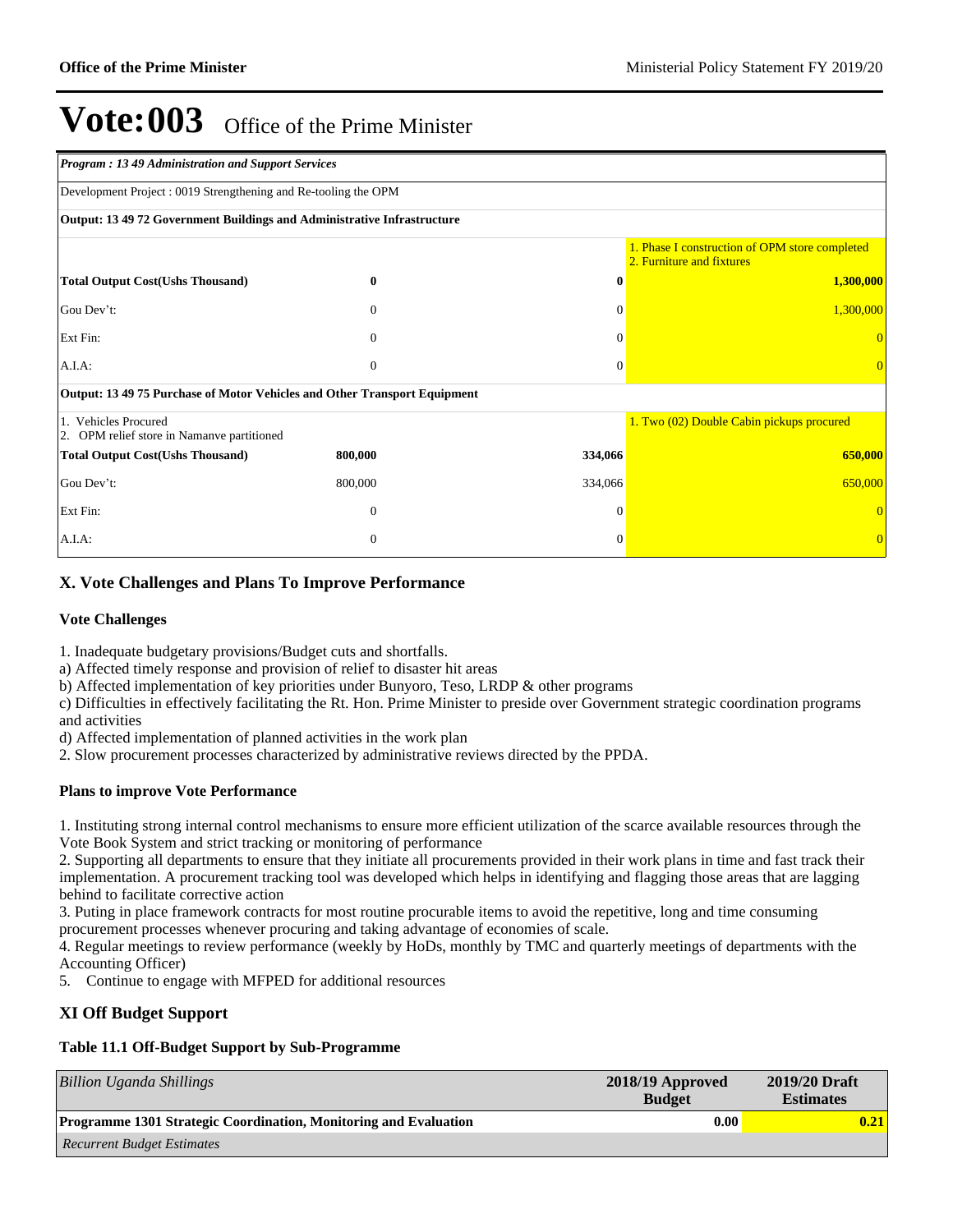| 17 Policy Implementation and Coordination                           | 0.00 | 0.21         |
|---------------------------------------------------------------------|------|--------------|
| 422-United Nations Development Program (UNDP)                       | 0.00 | 0.21         |
| <b>Programme 1302 Disaster Preparedness and Refugees Management</b> | 0.00 | 56.00        |
| <b>Recurrent Budget Estimates</b>                                   |      |              |
| <b>18 Disaster Preparedness and Management</b>                      | 0.00 | 3.54         |
| 422-United Nations Development Program (UNDP)                       | 0.00 | 3.54         |
| 19 Refugees Management                                              | 0.00 | 35.06        |
| <b>UNHCR</b>                                                        | 0.00 | 35.06        |
| Development budget Estimates                                        |      |              |
| 1293 Support to Refugee Settlement                                  | 0.00 | <b>17.40</b> |
| <b>KFW</b>                                                          | 0.00 | <i>17.40</i> |
| <b>Total for Vote</b>                                               | 0.00 | 56.21        |

### **XII. Vote Cross Cutting Policy And Other Budgetary Issues**

#### **Table 12.1: Cross- Cutting Policy Issues**

#### **Issue Type: HIV/AIDS**

| Objective:                          | Implementation of the HIV Workplace Policy                                                                                                                                                                                                               |
|-------------------------------------|----------------------------------------------------------------------------------------------------------------------------------------------------------------------------------------------------------------------------------------------------------|
| <b>Issue of Concern:</b>            | Implementing HIV/AIDS Work place Policy                                                                                                                                                                                                                  |
| <b>Planned Interventions:</b>       | i. OPM will continue implementing HIV/AIDS Workplace Policy<br>ii. Staff wellness activities promoted through sports club and health camps<br>iii. Under NUSAF III, OPM will sensitize community on HIV/AIDS & reach 250,541 beneficiaries               |
| <b>Budget Allocation (Billion):</b> | 1.945                                                                                                                                                                                                                                                    |
| <b>Performance Indicators:</b>      | <i>i.</i> Number of sensitization Sessions held<br>ii. Number of counseling sessions conducted<br>iii. Number of activities organized by the sports club                                                                                                 |
| <b>Issue Type:</b>                  | Gender                                                                                                                                                                                                                                                   |
| Objective:                          | Empowering women, youth and vulnerable groups through the Special Programs                                                                                                                                                                               |
| <b>Issue of Concern:</b>            | High poverty levels in Special program areas attributed to conflict & violence experienced over<br>time $\&$ the climatic risks which impose severe hardships on the poorest communities                                                                 |
| <b>Planned Interventions:</b>       | i. Beneficiaries for livelihood and income projects selected based on Gender & vulnerability<br>ii. Direct cash transfer of 10% to most vulnerable LIPW beneficiaries in NUSAF 3<br>iii. NUSAF III & DRDIP projects target 50% beneficiaries to be women |
| <b>Budget Allocation (Billion):</b> | 95.010                                                                                                                                                                                                                                                   |
| <b>Performance Indicators:</b>      | i. Number of Vulnerable Groups supported<br>ii. Value of funds transferred to Vulnerable groups<br>iii. Number of female beneficiaries<br>iv. Number of Household beneficiaries of the projects                                                          |
| <b>Issue Type:</b>                  | <b>Enviroment</b>                                                                                                                                                                                                                                        |
| Objective:                          | Environmental protection and climate change resilience promoted in communities                                                                                                                                                                           |
| <b>Issue of Concern:</b>            | Environmental protection disregarded in the MDA operations                                                                                                                                                                                               |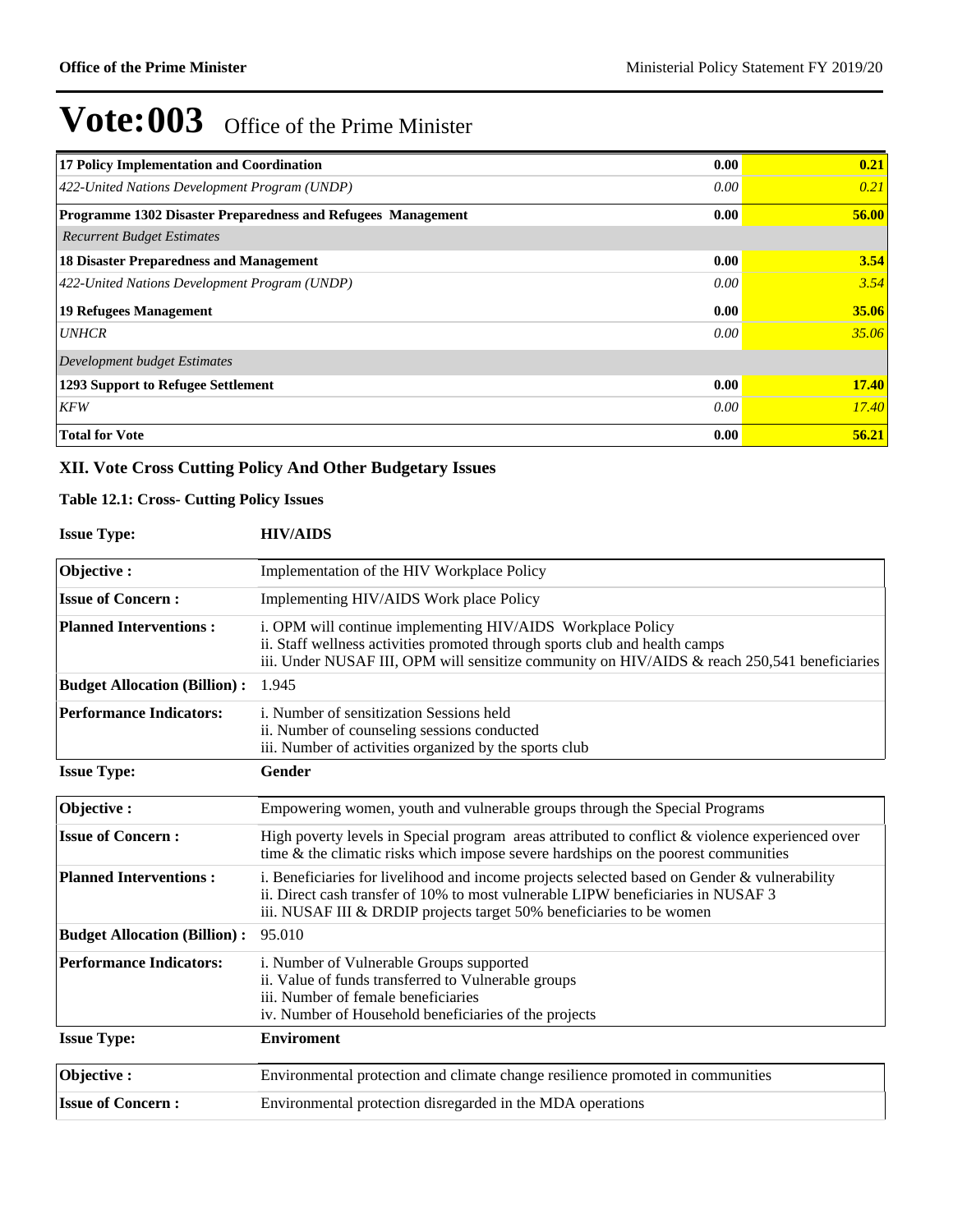| <b>Planned Interventions:</b>             | i. Distribute tree $\&$ grafted seedlings to Refugees $\&$ host communities<br>ii. Establish grass & tree species areas in Karamoja<br>iii. Implement soil & water conservation activities<br>iv. Allocates a maximum of 5% of the subproject cost towards environment |
|-------------------------------------------|------------------------------------------------------------------------------------------------------------------------------------------------------------------------------------------------------------------------------------------------------------------------|
| <b>Budget Allocation (Billion):</b> 5.805 |                                                                                                                                                                                                                                                                        |
| <b>Performance Indicators:</b>            | i. Number of tree seedlings distributed $\&$ planted<br>ii. Number of assorted grafted seedlings planted $\&$ distributed<br>iii. Acres of grass & tree species established<br>iv. Acres of degraded watershed restored with terraces, contours, grass strips          |

### **XIII. Personnel Information**

#### **Table 13.1 Staff Establishment Analysis**

| <b>Title</b>                                    | <b>Salary Scale</b> | <b>Number Of Approved Positions</b> | <b>Number Of Filled Positions</b> |
|-------------------------------------------------|---------------------|-------------------------------------|-----------------------------------|
| Assistant Comm/Disaster Mgt.                    | U1E                 |                                     | 1                                 |
| <b>Assistant Comm/Disaster</b><br>Preparedness. | U1E                 |                                     | $\mathbf{1}$                      |
| <b>Assistant Commissioner</b>                   | U1E                 | 13                                  | 8                                 |
| <b>Assistant Commissioner (Progs)</b>           | U1E                 | 3                                   | $\mathbf{1}$                      |
| Comm/Disaster Mgt &Prep.                        | U1SE                |                                     | $\mathbf{1}$                      |
| Commissioner                                    | U1SE                | 3                                   | $\boldsymbol{0}$                  |
| Commissioner M&E                                | U1SE                | 3                                   | $\boldsymbol{0}$                  |
| <b>Commissioner Refugees</b>                    | U1SE                |                                     | $\mathbf{1}$                      |
| Director                                        | U1SE                | 3                                   | $\boldsymbol{0}$                  |
| <b>Permanent Secretary</b>                      | U1SE                |                                     | 1                                 |
| <b>Under Secretary</b>                          | U1SE                | $\overline{\mathcal{A}}$            | $\overline{4}$                    |
| Princ.Disaster Mgt Officer                      | U <sub>2</sub>      |                                     | $\mathbf{1}$                      |
| Princ.Disaster Prep.Officer                     | U <sub>2</sub>      |                                     | $\mathbf{1}$                      |
| Principal Settlement Officer                    | U <sub>2</sub>      | 3                                   | $\sqrt{2}$                        |
| Principal Assistant Secretary                   | U <sub>2</sub>      | 8                                   | $\overline{4}$                    |
| Principal Development Officer                   | U2                  | 3                                   | $\sqrt{2}$                        |
| Principal Economist /Planner                    | U <sub>2</sub>      | 1                                   | $\mathbf{1}$                      |
| Principal Economist(M&E)                        | U <sub>2</sub>      | 7                                   | $\mathbf{1}$                      |
| Principal Information Officer                   | U <sub>2</sub>      |                                     | $\boldsymbol{0}$                  |
| Principal Information Scientist                 | U2                  |                                     | 1                                 |
| Principal Personal Secretary                    | U <sub>2</sub>      |                                     | $\mathbf{1}$                      |
| Principal Policy Analyst                        | U2                  | 6                                   | $\boldsymbol{0}$                  |
| Principal public Rel off                        | U2                  |                                     | $\mathbf{1}$                      |
| Principal Systems Analyst                       | U <sub>2</sub>      |                                     | $\mathbf{1}$                      |
| Sen. Settlement Com                             | U <sub>3</sub>      | 3                                   | 3                                 |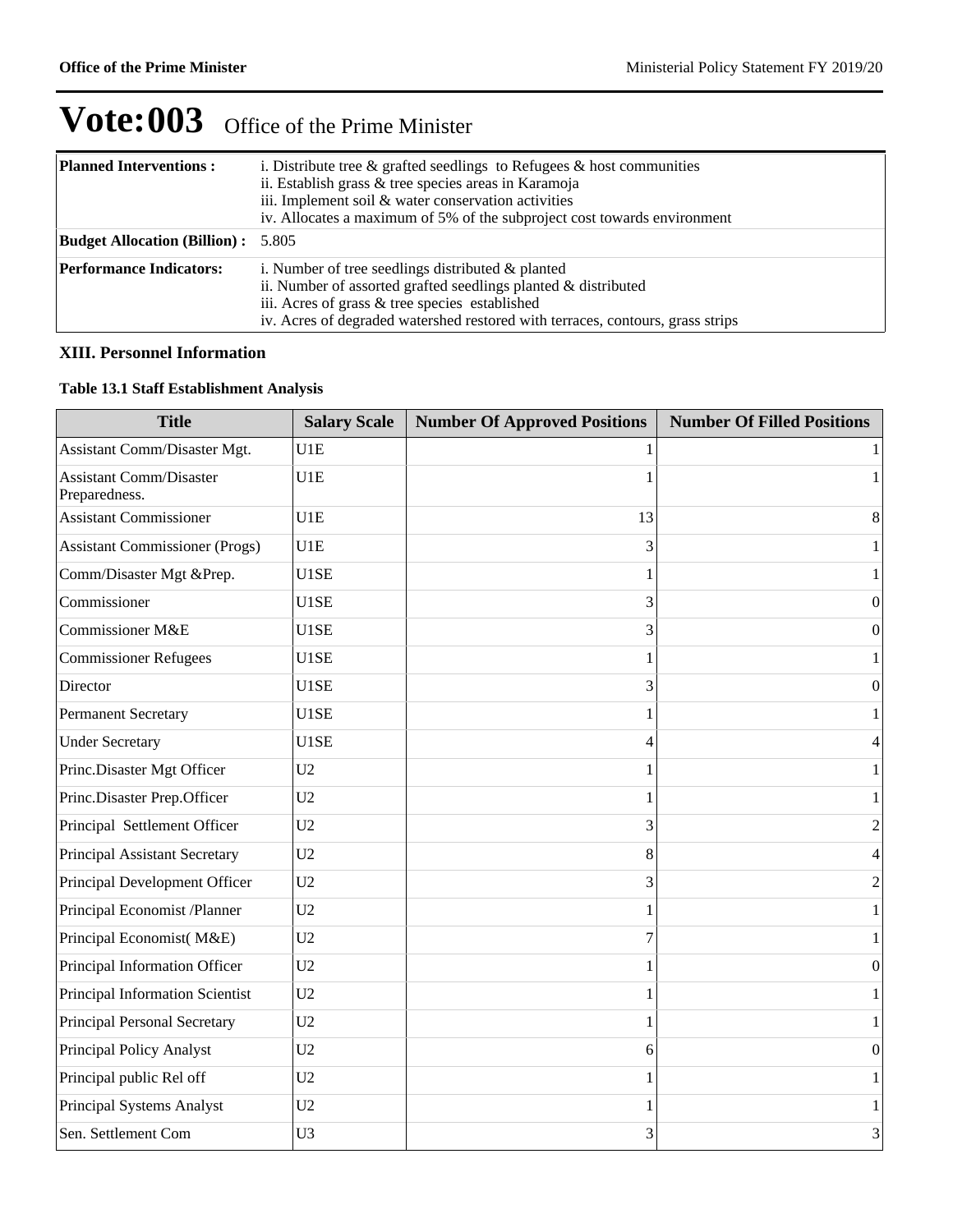| Sen. Settlement Officer                  | U <sub>3</sub> | 3              | $\overline{c}$ |
|------------------------------------------|----------------|----------------|----------------|
| Sen.Asst. Sec.(Personal Asst.)           | U <sub>3</sub> | 2              | $\overline{c}$ |
| Sen.Disaster Mgt Officer                 | U <sub>3</sub> | 4              | 4              |
| Senior Management Officer                | U <sub>3</sub> | 1              |                |
| Senior Accountant                        | U <sub>3</sub> | 1              |                |
| Senior Assistant Sec.(Admin.)            | U <sub>3</sub> | 1              |                |
| Senior Assistant Sec.(Personal<br>Asst.) | U <sub>3</sub> | 10             | 10             |
| Senior Asst Secretary (Admin.)           | U3             | $\overline{2}$ | $\overline{2}$ |
| Senior Economist                         | U <sub>3</sub> | 9              |                |
| Senior Economist (M & E)                 | U <sub>3</sub> | 3              | $\theta$       |
| Senior Human Resource Officer            | U <sub>3</sub> |                |                |
| Senior Internal Audit                    | U <sub>3</sub> | 1              |                |
| Senior Personal Secretary                | U <sub>3</sub> | 6              | 4              |
| Senior Policy Analyst                    | U <sub>3</sub> | 3              | $\overline{2}$ |
| Senior Procurement Officer               | U <sub>3</sub> | 2              | 2              |
| Senior Public Relations Officer          | U <sub>3</sub> |                |                |
| Senior Systems Analyst                   | U <sub>3</sub> | 1              |                |
| Accountant                               | U <sub>4</sub> | 2              | $\overline{2}$ |
| <b>Assistant Secretary</b>               | U <sub>4</sub> | 5              | 4              |
| Disaster Management Officer              | U <sub>4</sub> | 4              | 4              |
| <b>Disaster Preparedness Officer</b>     | U <sub>4</sub> | 4              |                |
| Economist                                | U <sub>4</sub> | 12             | 11             |
| Human Resource Officer                   | U <sub>4</sub> | 3              | $\overline{2}$ |
| <b>Information Officer</b>               | U <sub>4</sub> | 2              |                |
| <b>Information Scientist</b>             | U <sub>4</sub> | 1              | 1              |
| <b>Internal Auditor</b>                  | U <sub>4</sub> | $\overline{2}$ | $\overline{2}$ |
| Legal Officer                            | U <sub>4</sub> | 1              |                |
| <b>Personal Secretary</b>                | U <sub>4</sub> | 17             | 12             |
| Policy Analyst                           | U <sub>4</sub> | 3              |                |
| Procurement Officer                      | U <sub>4</sub> | 3              | 3              |
| Sen. Prin.Stores Asst/Supplies off       | U <sub>4</sub> | $\overline{2}$ | $\overline{2}$ |
| Senior Asst Records Officer              | U <sub>4</sub> | 1              |                |
| Settlement Com                           | U <sub>4</sub> | 4              | 4              |
| Settlement Officer                       | U <sub>4</sub> | 1              |                |
| <b>Systems Analyst</b>                   | U <sub>4</sub> | 1              | 1              |
| <b>Assistant Records</b>                 | U <sub>5</sub> | 1              | $\mathbf{1}$   |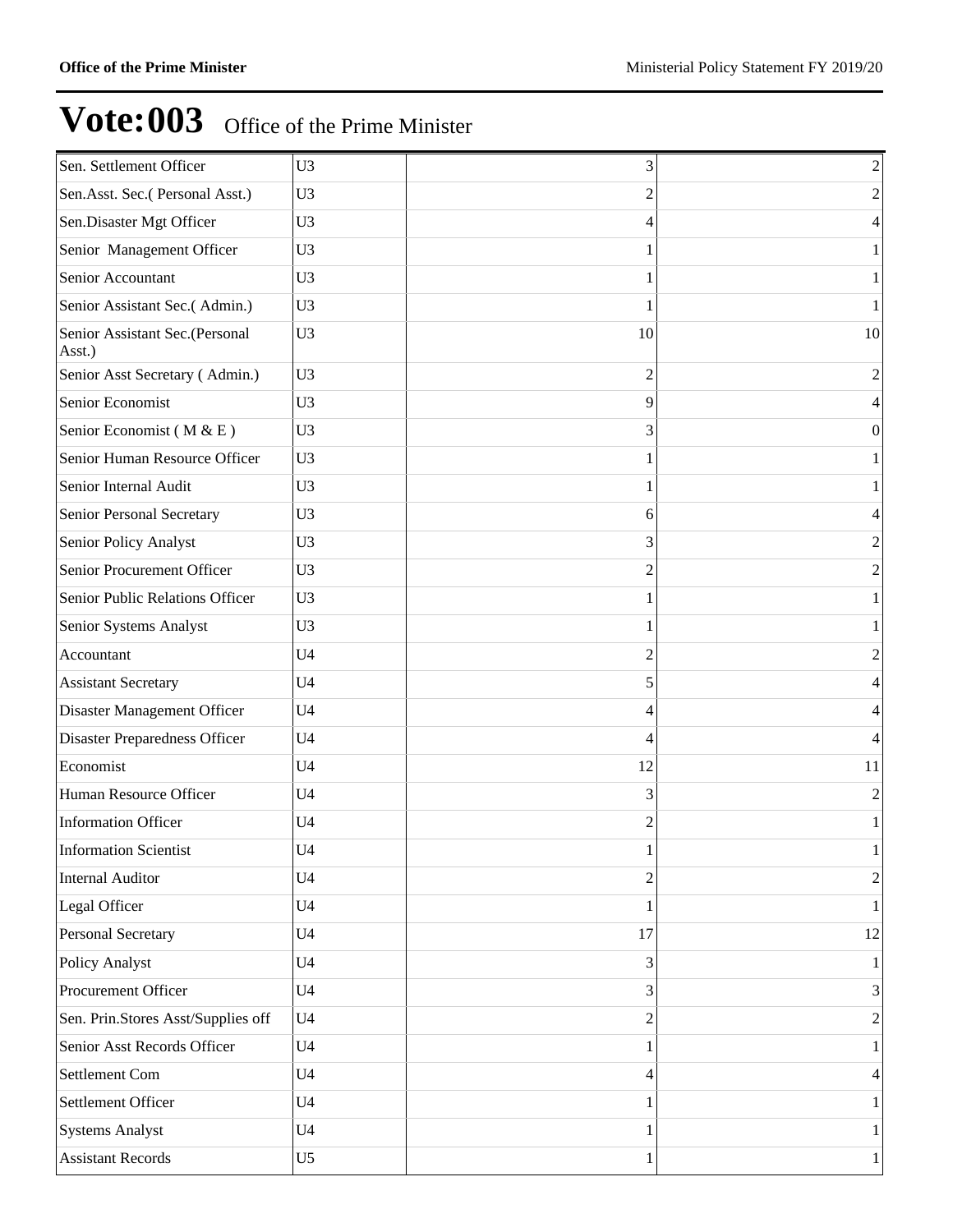| <b>Assistant Settlement Officer</b> | U <sub>5</sub> | 4                        | $\overline{c}$ |
|-------------------------------------|----------------|--------------------------|----------------|
| Asst. Settlement Commandant         | U <sub>5</sub> | 10                       | 8              |
| Radio Technician                    | U <sub>5</sub> | 1                        | $\Omega$       |
| Senior Accounts Asst                | U <sub>5</sub> | 2                        | $\overline{2}$ |
| Senior Office Supervisor            | U <sub>5</sub> |                          |                |
| Steno Secretary                     | U <sub>5</sub> | 9                        |                |
| TV/Cameraman                        | U5L            |                          |                |
| Assistant Librarian                 | U <sub>6</sub> |                          |                |
| Pool Stenographer                   | U <sub>6</sub> | $\overline{\mathcal{L}}$ |                |
| Senior Stores Assistant             | U <sub>6</sub> |                          |                |
| TV Technician                       | U <sub>6</sub> | 4                        |                |
| <b>Accounts Assistant</b>           | U7             | 3                        | 3              |
| Office Typist                       | U7             | 3                        | 3              |
| Receptionist                        | U7             | 4                        | 4              |
| Records Assistant                   | U7             | 3                        | 3              |
| Telephone Operator                  | U7             |                          |                |
| Driver                              | U8             | 66                       | 36             |
| Office Attendant                    | U <sub>8</sub> | 40                       | 31             |
| Political Assistant                 | U <sub>8</sub> | 12                       | 12             |
|                                     |                |                          |                |

### **Table 13.2 Staff Recruitment Plan**

| Post Title                                      | Salalry<br>Scale | No. Of<br>Approved<br>Posts | No Of<br><b>Filled Posts</b> | Vacant<br>Posts | No. of Posts<br>Cleared for<br>Filling<br>FY2019/20 | <b>Gross Salary</b><br>Per Month<br>(UGX) | <b>Total Annual</b><br>Salary<br>(UGX) |
|-------------------------------------------------|------------------|-----------------------------|------------------------------|-----------------|-----------------------------------------------------|-------------------------------------------|----------------------------------------|
| Accountant                                      | U4               | $\overline{2}$              |                              | $\Omega$        | O                                                   | $\Omega$                                  | 0                                      |
| <b>Accounts Assistant</b>                       | U7               | 3                           |                              | $\Omega$        | $\Omega$                                            | $\Omega$                                  | 0                                      |
| Assistant Comm/Disaster Mgt.                    | U1E              |                             |                              | $\Omega$        | $\Omega$                                            | $\Omega$                                  |                                        |
| <b>Assistant Comm/Disaster</b><br>Preparedness. | U1E              |                             |                              | $\theta$        | $\Omega$                                            | $\mathbf{0}$                              | 0                                      |
| <b>Assistant Commissioner</b>                   | U1E              | 13                          |                              | 5               |                                                     | 3,315,354                                 | 39,784,248                             |
| <b>Assistant Commissioner (Progs)</b>           | U1E              | 3                           |                              |                 | $\Omega$                                            | 0                                         |                                        |
| <b>Assistant Librarian</b>                      | U <sub>6</sub>   |                             |                              | $\Omega$        | $\Omega$                                            | $\Omega$                                  | $\Omega$                               |
| <b>Assistant Records</b>                        | U <sub>5</sub>   |                             |                              | $\Omega$        | $\Omega$                                            | $\Omega$                                  | 0                                      |
| <b>Assistant Secretary</b>                      | U <sub>4</sub>   | 5                           |                              |                 | $\Omega$                                            | $\Omega$                                  | $\Omega$                               |
| <b>Assistant Settlement Officer</b>             | U <sub>5</sub>   | $\overline{4}$              |                              | 2               | $\Omega$                                            | $\Omega$                                  |                                        |
| Asst. Settlement Commandant                     | U <sub>5</sub>   | 10                          | 8                            | $\overline{c}$  |                                                     | 424,565                                   | 5,094,780                              |
| Comm/Disaster Mgt &Prep.                        | U1SE             |                             |                              | $\Omega$        | 0                                                   | 0                                         |                                        |
| Commissioner                                    | U1SE             | 3                           |                              | 3               |                                                     | 2,293,200                                 | 27,518,400                             |
| Commissioner M&E                                | U1SE             | 3                           | $\Omega$                     | 3               |                                                     | 3,718,902                                 | 44,626,824                             |
| <b>Commissioner Refugees</b>                    | U1SE             |                             |                              | $\Omega$        | $\Omega$                                            | 0                                         |                                        |
| Director                                        | U1SE             | 3                           | O                            | 3               | 0                                                   | $\Omega$                                  | 0                                      |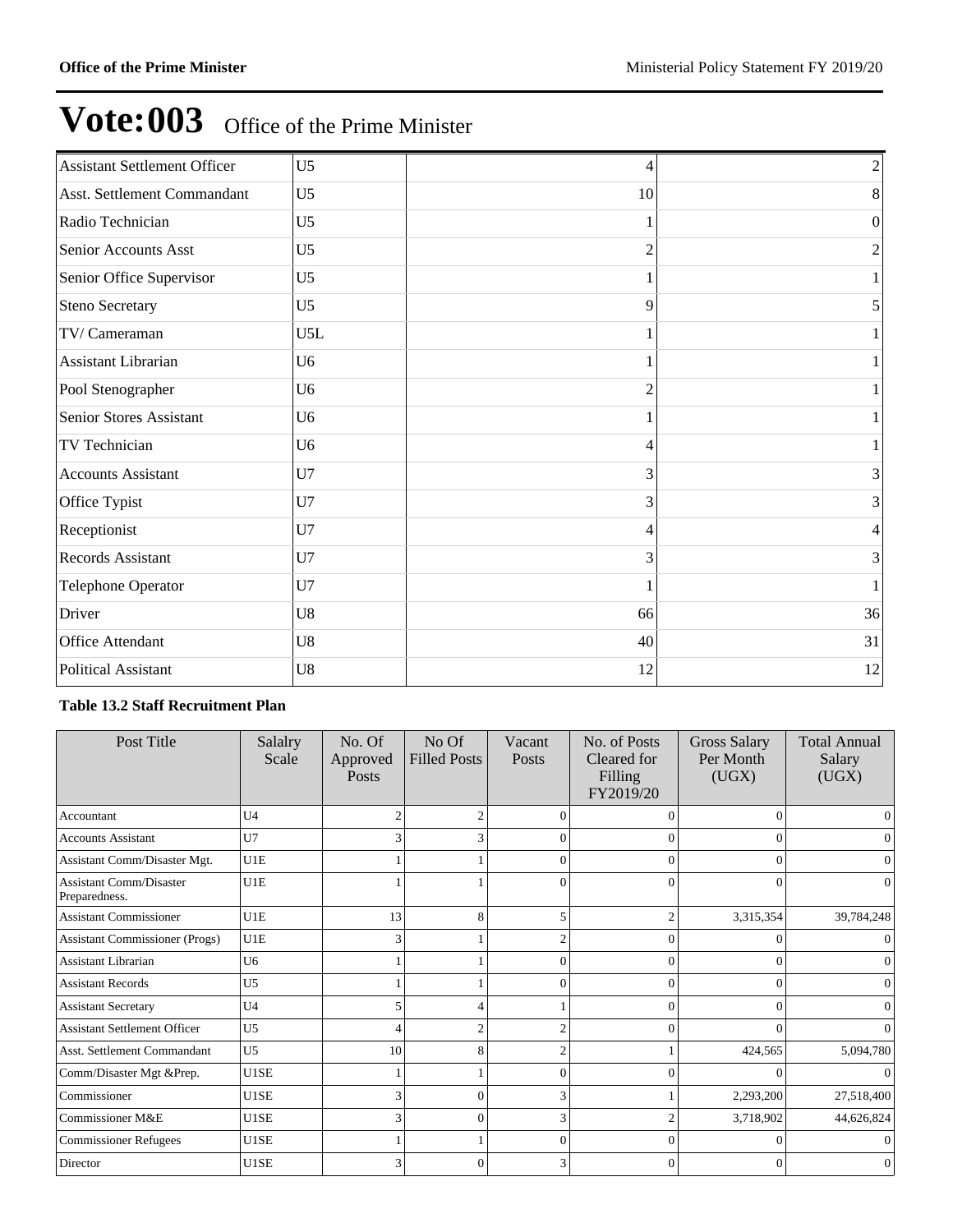| Disaster Management Officer              | U <sub>4</sub> | $\overline{4}$ | 4                | $\mathbf{0}$     | 0                | $\boldsymbol{0}$ | $\boldsymbol{0}$ |
|------------------------------------------|----------------|----------------|------------------|------------------|------------------|------------------|------------------|
| Disaster Preparedness Officer            | U <sub>4</sub> | 4              | 4                | 0                | $\Omega$         | 0                | $\Omega$         |
| Driver                                   | U8             | 66             | 36               | 30               |                  | 221,987          | 2,663,844        |
| Economist                                | U4             | 12             | 11               |                  | $\Omega$         | 0                | $\vert 0 \vert$  |
| Human Resource Officer                   | U <sub>4</sub> | 3              | $\overline{c}$   |                  | $\Omega$         | $\mathbf{0}$     | $\Omega$         |
| <b>Information Officer</b>               | U <sub>4</sub> | $\overline{c}$ | 1                |                  | $\overline{0}$   | $\boldsymbol{0}$ | $\mathbf{0}$     |
| <b>Information Scientist</b>             | U <sub>4</sub> | -1             | 1                | 0                | 0                | $\mathbf{0}$     | $\boldsymbol{0}$ |
| <b>Internal Auditor</b>                  | U4             | $\overline{c}$ | $\overline{c}$   | $\theta$         |                  | $\overline{0}$   | $\overline{0}$   |
| Legal Officer                            | U4             | $\mathbf{1}$   |                  | $\mathbf{0}$     | $\Omega$         | $\boldsymbol{0}$ | $\overline{0}$   |
| Office Attendant                         | U8             | 40             | 31               | 9                | $\Omega$         | $\mathbf{0}$     | $\mathbf{0}$     |
| Office Typist                            | U7             | 3              | 3                | $\overline{0}$   | $\Omega$         | $\boldsymbol{0}$ | 0                |
| Permanent Secretary                      | U1SE           | 1              | 1                | 0                | $\Omega$         | $\overline{0}$   | $\boldsymbol{0}$ |
| Personal Secretary                       | U4             | 17             | 12               | 5                |                  | $\overline{0}$   | $\mathbf{0}$     |
| Policy Analyst                           | U4             | 3              |                  | $\mathfrak{D}$   | 0                | $\boldsymbol{0}$ | $\mathbf{0}$     |
| <b>Political Assistant</b>               | U8             | 12             | 12               | $\overline{0}$   | $\Omega$         | $\mathbf{0}$     | $\mathbf{0}$     |
| Pool Stenographer                        | U <sub>6</sub> | $\overline{c}$ | 1                |                  | $\overline{0}$   | $\boldsymbol{0}$ | 0                |
| Princ.Disaster Mgt Officer               | U2             | -1             | 1                | 0                | $\Omega$         | $\mathbf{0}$     | $\boldsymbol{0}$ |
| Princ.Disaster Prep.Officer              | U <sub>2</sub> | $\mathbf{1}$   |                  | $\theta$         |                  | $\overline{0}$   | $\overline{0}$   |
| Principal Settlement Officer             | $\,$ U2 $\,$   | 3              | $\overline{2}$   |                  | $\Omega$         | $\overline{0}$   | $\Omega$         |
| Principal Assistant Secretary            | U <sub>2</sub> | 8              | $\overline{4}$   | 4                | $\Omega$         | $\theta$         | $\Omega$         |
| Principal Development Officer            | U <sub>2</sub> | 3              | $\overline{c}$   |                  |                  | 1,291,880        | 15,502,560       |
| Principal Economist /Planner             | $\,$ U2 $\,$   | -1             | 1                | 0                |                  | $\Omega$         | $\Omega$         |
| Principal Economist(M&E)                 | U <sub>2</sub> | 7              |                  | 6                |                  | 3,054,482        | 36,653,784       |
| Principal Information Officer            | U2             | -1             | $\mathbf{0}$     |                  | $\Omega$         | 0                | $\Omega$         |
| Principal Information Scientist          | U <sub>2</sub> | -1             | 1                | $\overline{0}$   | $\Omega$         | $\theta$         | $\Omega$         |
| Principal Personal Secretary             | U <sub>2</sub> | -1             | 1                | $\overline{0}$   | $\overline{0}$   | $\theta$         | 0                |
| Principal Policy Analyst                 | $\,$ U2 $\,$   | 6              | $\overline{0}$   | 6                | 3                | 3,742,401        | 44,908,812       |
| Principal public Rel off                 | U <sub>2</sub> | $\mathbf{1}$   |                  | $\overline{0}$   |                  | $\overline{0}$   |                  |
| Principal Systems Analyst                | U2             | -1             | 1                | $\Omega$         | $\Omega$         | 0                |                  |
| Procurement Officer                      | U <sub>4</sub> | 3              | 3                | $\overline{0}$   | $\Omega$         | $\theta$         | $\Omega$         |
| Radio Technician                         | U <sub>5</sub> |                | $\theta$         |                  |                  | 462,852          | 5,554,224        |
| Receptionist                             | U7             | 4              | $\overline{4}$   | $\mathbf{0}$     | $\boldsymbol{0}$ | $\boldsymbol{0}$ | $\boldsymbol{0}$ |
| Records Assistant                        | U7             | 3              | 3                | $\Omega$         | $\theta$         | $\overline{0}$   | $\boldsymbol{0}$ |
| Sen. Prin.Stores Asst/Supplies off       | U <sub>4</sub> | $\mathfrak{2}$ | $\boldsymbol{2}$ | $\mathbf{0}$     | $\overline{0}$   | $\mathbf{0}$     | $\mathbf{0}$     |
| Sen. Settlement Com                      | U3             | 3              | 3                | $\mathbf{0}$     | $\overline{0}$   | $\mathbf{0}$     | $\mathbf{0}$     |
| Sen. Settlement Officer                  | U3             | 3              | $\boldsymbol{2}$ | 1                | $\boldsymbol{0}$ | $\boldsymbol{0}$ | $\boldsymbol{0}$ |
| Sen.Asst. Sec.(Personal Asst.)           | U3             | $\overline{c}$ | $\sqrt{2}$       | $\mathbf{0}$     | $\overline{0}$   | $\boldsymbol{0}$ | $\boldsymbol{0}$ |
| Sen.Disaster Mgt Officer                 | U3             | $\overline{4}$ | $\overline{4}$   | $\overline{0}$   | $\overline{0}$   | $\boldsymbol{0}$ | $\vert 0 \vert$  |
| Senior Management Officer                | U3             | -1             | 1                | $\mathbf{0}$     | $\overline{0}$   | $\mathbf{0}$     | $\vert 0 \vert$  |
| Senior Accountant                        | U3             | $\mathbf{1}$   | 1                | $\mathbf{0}$     | $\overline{0}$   | $\mathbf{0}$     | $\mathbf{0}$     |
| Senior Accounts Asst                     | U <sub>5</sub> | $\sqrt{2}$     | $\boldsymbol{2}$ | $\boldsymbol{0}$ | $\boldsymbol{0}$ | $\boldsymbol{0}$ | $\boldsymbol{0}$ |
| Senior Assistant Sec.(Admin.)            | U3             | $\mathbf{1}$   | $\mathbf{1}$     | $\mathbf{0}$     | $\overline{0}$   | $\boldsymbol{0}$ | $\boldsymbol{0}$ |
| Senior Assistant Sec.(Personal<br>Asst.) | U3             | 10             | 10               | $\Omega$         | $\Omega$         | $\overline{0}$   | $\vert 0 \vert$  |
| Senior Asst Records Officer              | U <sub>4</sub> | $\mathbf{1}$   | $\mathbf{1}$     | $\mathbf{0}$     | $\overline{0}$   | $\mathbf{0}$     | $\mathbf{0}$     |
| Senior Asst Secretary (Admin.)           | U3             | $\mathfrak{2}$ | $\sqrt{2}$       | $\overline{0}$   | $\theta$         | $\overline{0}$   | $\overline{0}$   |